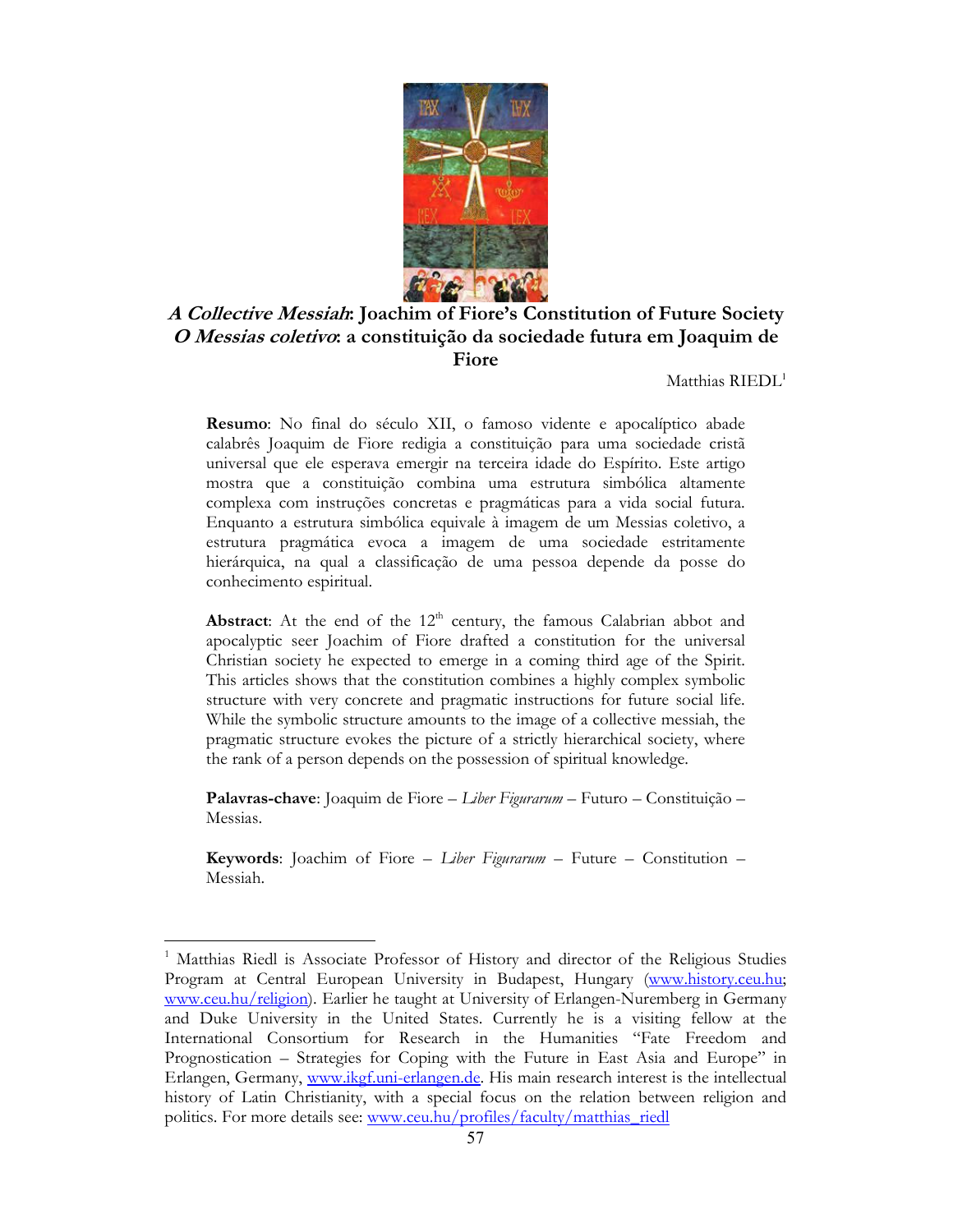ROSSATTO, Noeli Dutra (org.). *Mirabilia 14* Mística e Milenarismo na Idade Média Mistica y Milenarismo en la Edad Media Mystic and Millenarianism in Middle Ages

Jan-Jun 2012/ISSN 1676-5818

Recebido em 01.04.2012 Aceito em 10.04.2012

\*\*\*

### **I. The basic idea**

l

The so-called *Liber Figurarum* contains a collection of symbolic drawings attributed to early followers of Joachim of Fiore. The *Liber* was composed only in the  $20<sup>th</sup>$  century by Leone Tondelli, largely based on  $13<sup>th</sup>$ - century codices from Dresden, Oxford, and Reggio Emilia;<sup>2</sup> yet of most drawings one can safely say that they have been created from original drafts by the Calabrian abbot himself. This is especially true of the spectacular but enigmatic drawing – Tavola XII according to Tondelli's numbering – which is entitled *dispositio novi ordinis pertinens ad tertium statum ad instar supernae Jerusalem,* "the constitution of the new order of the third age according to image of the heavenly Jerusalem."<sup>3</sup>

The figure and the accompanying texts give us a detailed idea of how Joachim imagined the society of the future. It does not present us with a utopian society, an ideal with no parallel in empirical reality, as some interpreters have wrongly assumed, but rather with a prophesied society. Today, the drawing is easily accessible on various websites. I therefore advise the reader of this text to simultaneously look at the drawing while reading.<sup>4</sup>

<sup>&</sup>lt;sup>2</sup> Liber Figurarum. Il libro delle Figure dell'abate Gioacchino da Fiore. Edited by Leone Tondelli, Majorie Reeves, and Beatrice Hirsch-Reich. Torino: Società editrice internazionale, 1953.

<sup>3</sup> This analysis largely follows the fifth chapter of my monograph RIEDL, Matthias. *Joachim von Fiore – Denker der vollendeten Menschheit*. Würzburg: Königshausen & Neumann, 2004, pp. 314-334. I am grateful to *Mirabilia* for the opportunity to present my research results to a non-German-speaking public.

<sup>&</sup>lt;sup>4</sup> The webpage of the Centro di Studi Gioachimiti in San Giovanni in Fiore, for instance, provides the original drawing together with an abridged Italian translation of the text: <www.centrostudigioachimiti.it/Gioacchino/GF\_Tavole.asp#>, last accessed 20 March 2012. See also <http://commons.wikimedia.org/wiki/File:Liber\_Figurarum\_Tav\_12.jpg?uselang=it>. An

English translation of the disposition is found in McGINN, Bernard. *Apocalyptic Spirituality. Treatises and Letters of Lactantius, Adso of Montier-en-Der, Joachim of Fiore, the Franciscan Spirituals, Savonarola.* Mahwah, New Jersey: Paulist Press, 1979, pp. 142-148.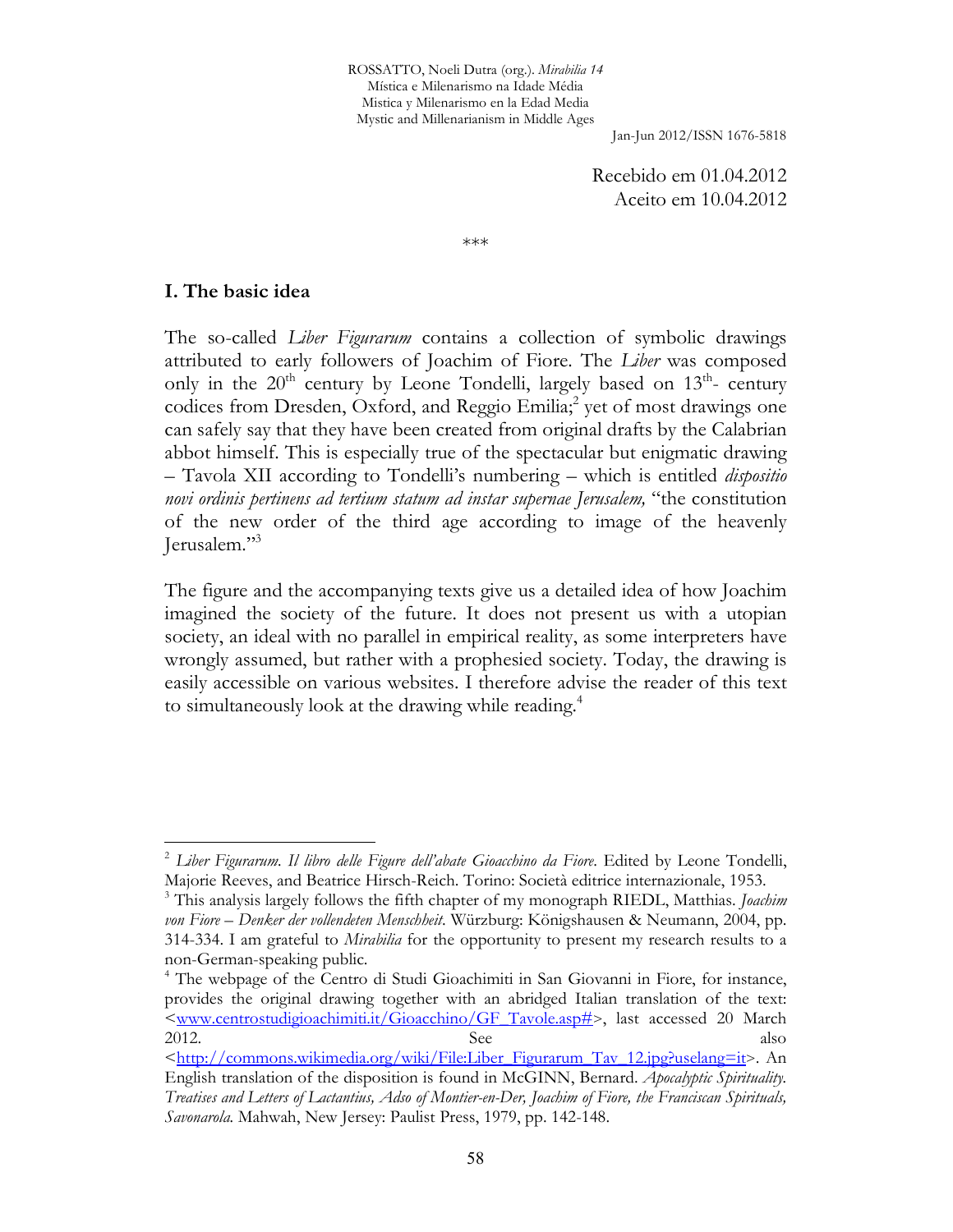ROSSATTO, Noeli Dutra (org.). *Mirabilia 14* Mística e Milenarismo na Idade Média Mistica y Milenarismo en la Edad Media Mystic and Millenarianism in Middle Ages

Jan-Jun 2012/ISSN 1676-5818



**Tavola XII of the Liber Figurarum**. In. *Gioacchino Abate di Fiore*. A cura di Mariolina Bitonti. Testi scelti da Salvatore Oliverio. San Giovanni in Fiore: Edizioni Pubblisfera, 1998, p. 61.

As is well known, Joachim of Fiore (1135? - 1202) created a new theology of history, based on the idea of a gradual self-revelation of the triune godhead.

The revelation of the Father brought about the patriarchal order of Israel, as described in the Old Testament; the revelation of the Son led to the creation of the clerical church; and, finally, the soon-to-be-expected third dispensation of the Holy Spirit would bring about the monastic *ecclesia spiritualis*. Regarding the *dispositio* of Tavola XII, there is a major question confronting us from the outset: Was the drawing meant as the constitution of a particular monastic order or of future society in general? The Latin term *ordo* can signify both. First of all, we can exclude that it was meant as the constitution of Joachim's own foundation, the Florensian Order, which was basically a continuation of Cistercian reform.

Joachim neither called the Florensians *the* order of the third age, nor did he subdivide the order into three estates as envisaged in the *dispositio*. Yet, we can also assume that Joachim had concrete monastic foundations in mind, as the *dispositio* entails instructions that agriculture and livestock farming must be adjusted to the local conditions. The pragmatic administrative structure, the instructions concerning clothing and fasting, as well as the elaborate economic regulations of the order make clear that not all elements of Joachim's constitution may be understood in a metaphorical or figurative way. This, in turn, does not rule out the possibility that Joachim's drawing represents future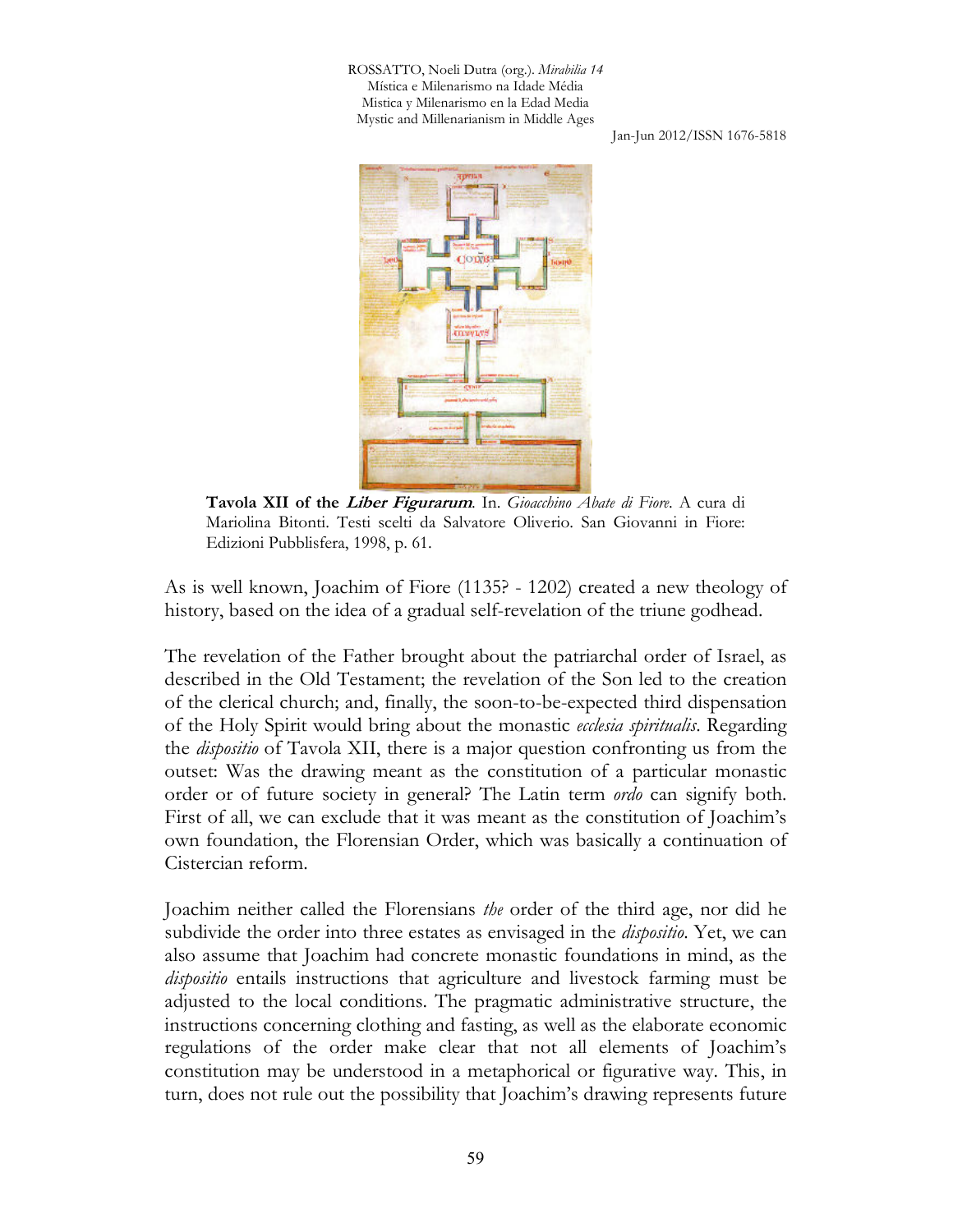society as a whole; the peculiarity of his constitution rather lies in the artful combination of the general societal idea with the local and the concrete.

Essentially, the *dispositio* represents the Corpus Christi in its final eschatological form, the spiritual church of the third age.<sup>5</sup> Since the days of the Apostle Paul the term *ekklesia* referred to the universal church just as much as to the local communities. Accordingly, the universal church of the third age must also become institutionally manifest in concrete communities. Moreover, the conception also agrees with the ideas of the Gregorian Reform which heavily influenced Joachim: The *civitas Dei* is not a mystical community but the concrete and visible church of the Roman clergy; as such it is to be reformed according to the model of the early apostolic community.<sup>6</sup>

However, Joachim's constitution differs from the Gregorian conception in one important respect: the laics will return into the church and establish their own estate. Consequently, Joachim's constitution comprises the Christian society – which then will be a universal society – in its totality.<sup>7</sup>

<sup>5</sup> The German Joachim-scholar Herbert Grundmann thought that the *dispositio* represents not the final form but a transitory form between the second and the third age. GRUNDMANN, Herbert. *Neue Forschungen über Joachim von Fiore.* Münster: Simons, 1950, pp. 103ff. A similar view is found in THOMPSON, A. "A reinterpretation of Joachim of Fiore's *Dispositio novi ordinis* from the *Liber Figurarum*." *Cîteaux. Comentarii Cistercienses* 22 (1982), pp. 195-205, at pp. 202ff. Yet, this view is contradicted by the title of the drawing which says *pertinens ad tercium statum*. Grundmann was irritated by the fact that the eschatological order of the *dispositio* represents an estates-based society and not an egalitarian one. But this is fully in line with Joachim's idea that even the final order in heaven will be hierarchically structured.

<sup>6</sup> "E come nel cristianesimo primitivo, così nel messaggio di Gioacchino la bruciante esperienza escatologica si confonde con un'ecclesiologia concreta e realistica, a norma della quale la comunità visibile è un soprannaturale organismo carismatico, anziché un tessuto burocratico." BUONAIUTI, Ernesto. *Gioacchino da Fiore. I tempi – la vita – il messagio*. Cosenza: Lionello Giordano, 1984, p. 201.

<sup>7</sup> "In the *Dispositio novi ordinis* Joachim apparently draws a ground-plan of a settlement, even with some actual measurements, and peoples it with various types of religious men in their habits, yet the whole is much more than this: it is the ideal structure of the age in which history reaches its apotheosis." REEVES, Marjorie and HIRSCH-REICH, Beatrice. *The Figurae of Joachim of Fiore*. Oxford: Clarendon, 1972, p. 248.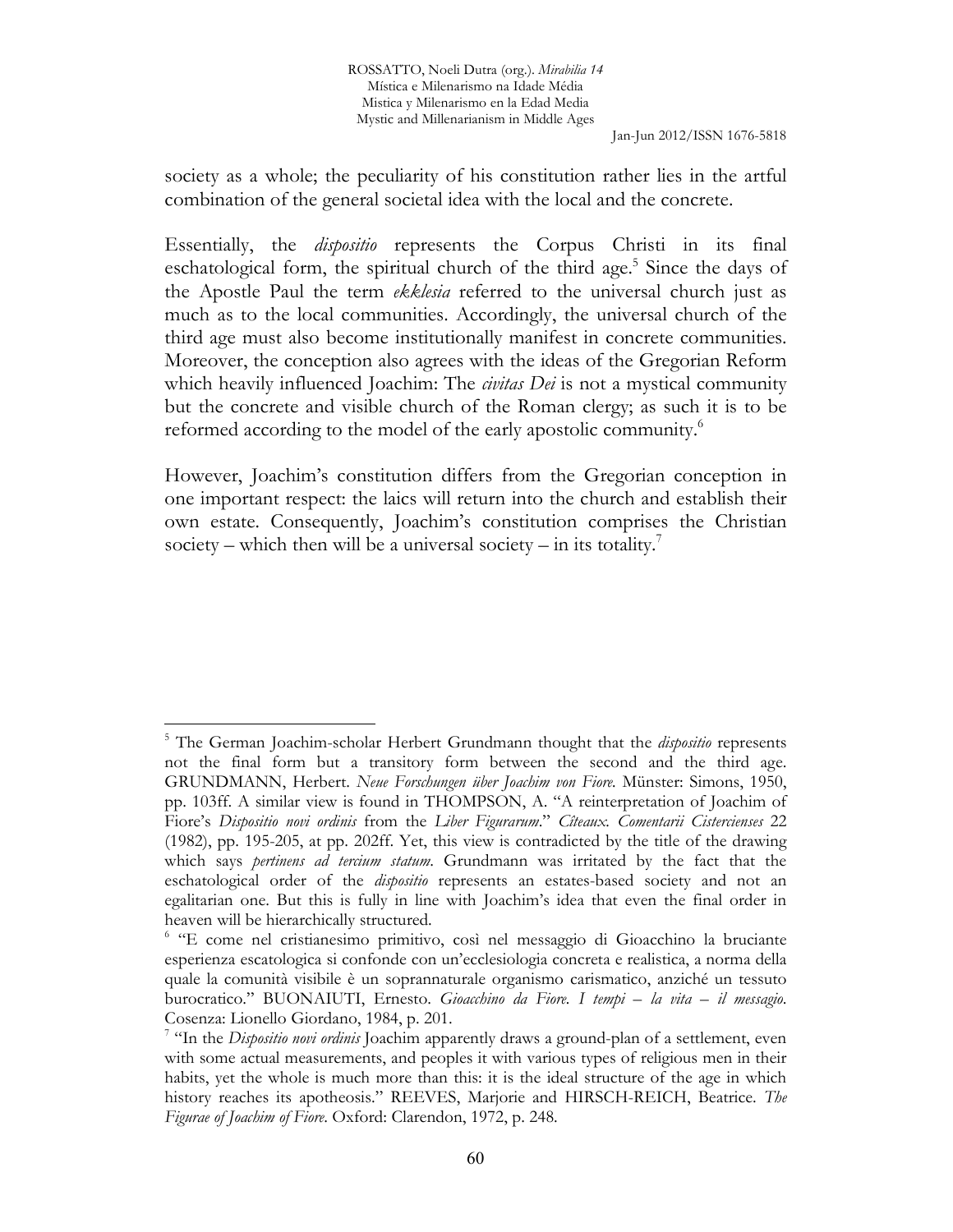## **II. The symbolic structure**

In the *dispositio* Joachim's thought of order achieves a density that far surpasses his other works. This he accomplishes by an almost genial superposition of several symbolical layers:

A) *The cross*. The cross is the most obvious symbol of the *dispositio*. It is modeled after a Greek altar cross, then often used for liturgical purposes. Despite the fact that the cross served as the most basic symbol of Christian architecture it is unlikely that Joachim imagined buildings exactly shaped in this figure. The symbol of the cross rather refers to Christ's act of salvation. According to a saying of the Apostle Paul, every Christian is "co-crucified" when undergoing baptism.<sup>8</sup> Yet, in Joachim's conception this compassion with Christ is subject to a strict hierarchical ordering of society. The top part of the cross, the cross proper, signifies the habitations of the monks, who have most completely crucified their flesh. The pedestal signifies the oratory of the lay people, who continue the carnal procreation. The *predella*, the hollow middle part of the altar cross where the Eucharist was usually kept, signifies the oratory of the clerics. This clearly symbolizes the intermediary function of the clergy, who mediate between the spiritual monks and the carnal laics – just as the sacraments mediates between the divine and the human sphere.

The cross has yet another meaning. In the same way that it serves as the basic layout of church buildings, it determines the layout of the *dispositio*. But while even the guesthouse is explicitly mentioned in Joachim's plan, one misses any indication of a church or a chapel. The reason is that Joachim imagines the Corpus Christi of the third age as a single giant temple of God where churches will no longer be necessary.<sup>9</sup> Yet, other than in Joachim's vision of the otherworldly society, the spiritual church of the this-worldly third age will still need the services of the clergy.<sup>10</sup>

B) *The city*. As indicated by its title, the drawing is modeled on the image of the heavenly Jerusalem. This image is primarily evoked by the reports in the Revelation of John. Joachim's drawing clearly displays the twelve gates, divided into threes pointing in the directions of the four winds.<sup>11</sup> Again this is not meant as an architectural instruction. If Joachim says that the spiritual church of the third age will mirror the structure of the heavenly Jerusalem in

<sup>8</sup> Romans 6:2-8.

<sup>&</sup>lt;sup>9</sup> Cf. Revelation 21:22.

<sup>&</sup>lt;sup>10</sup> *Expositio* VIII, fols. 220<sup>vb</sup>-221<sup>ra</sup>.

 $11$  Cf. Revelation 21:13.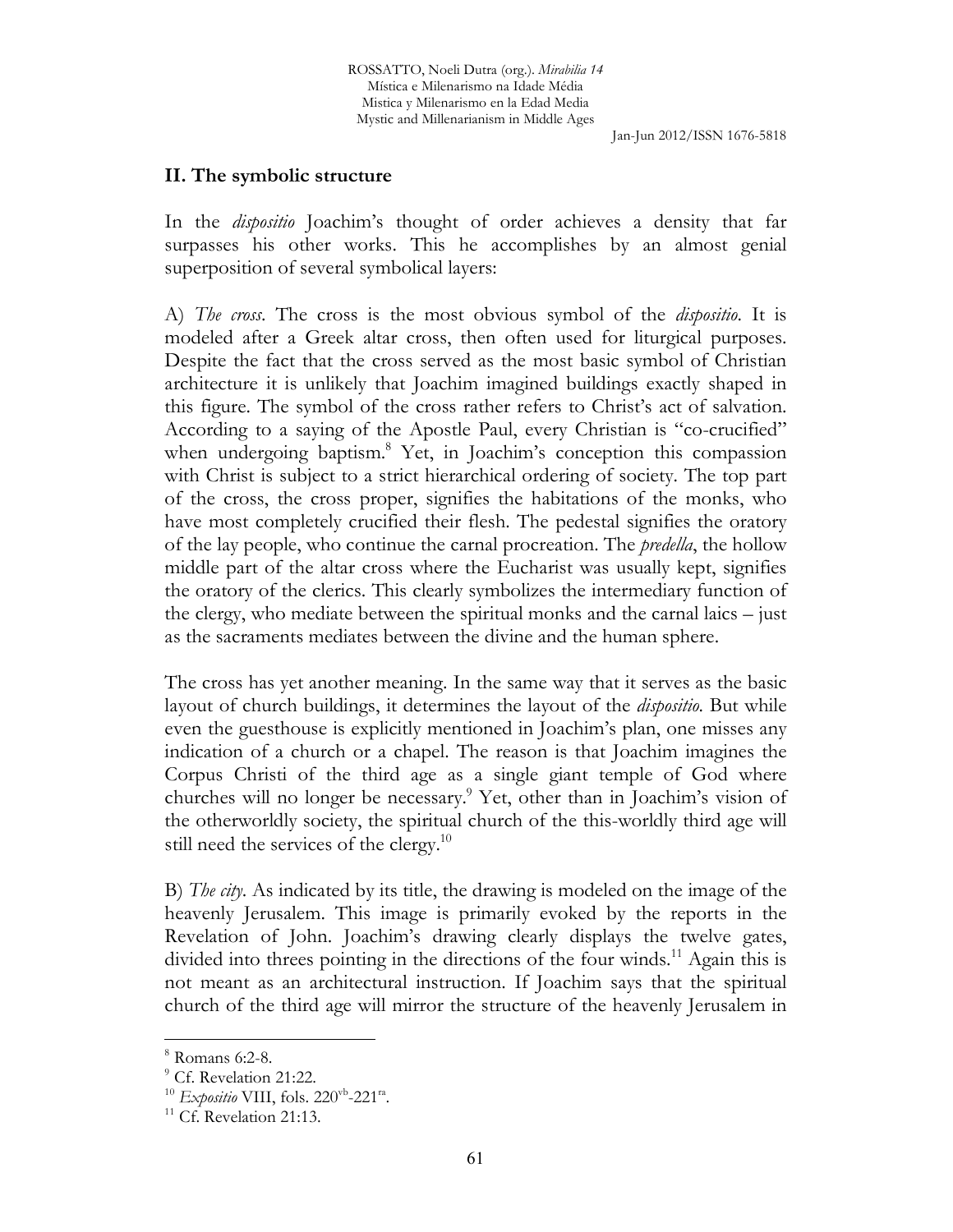every detail this, of course, refers to its social architecture.<sup>12</sup> In his later works, Joachim abandoned the logic of the crusades; Christianity ought not to march on Jerusalem physically, but morally and spiritually. In the third age Jerusalem will be ubiquitous.<sup>13</sup> The religious background of this idea is the monastic, especially Cistercian, use of the symbol which describes the monastery as a spiritual prefiguration of the heavenly city.<sup>14</sup>

Essentially, Joachim's is a meaningful combination of the monastic and the Pauline conception of a proleptic society, insofar as the *prolepsis*, the anticipation of the heavenly Jerusalem, occurs in the general and universal but fully monasticized church of the future.<sup>15</sup>

Joachim also uses the symbol of Jerusalem to clarify the estates-based structure of his constitution. Even though he assigns a habitation (*mansio*) in the heavenly city (*urbs*) to all three estates, only the monks constitute the citizenry proper (*civitas*). As Joachim explains in his *Psalterium Decem Chordarum*, the heavenly Jerusalem will be structured according to the achievement principle. This means that the monks, who spend most of their efforts praising God, will take the top rank.<sup>16</sup> This conception, which so clearly privileges the monks, reminds one of the Zion Psalms in the Old Testament: God is present all over Zion, but only the citizens living within the city walls enjoy his full glory.<sup>17</sup> Joachim's constitution implies that the spiritual church of the third age will be largely identical with the heavenly society. It only needs to be transferred into the beyond to share in eternity.

C) *Corpus Christi*. In his *Liber Concordiae* Joachim posed the question of what a perfectly ordered and differentiated Christian society would look like (*si religio Christiana perfecte esset ordinata et distincta*).<sup>18</sup> The question emerges from a

<sup>&</sup>lt;sup>12</sup> Expositio VIII, fol. 221<sup>th</sup>.

<sup>&</sup>lt;sup>13</sup> *Expositio* Intr., fol. 18<sup>va-vb</sup>; Cf. DANIEL, E. Randolph. "Apocalyptic Conversion: The Joachite Alternative to the Crusades." In: *Joachim of Fiore in Christian Thought. Essays on the Influence of the Calabrian Prophet.* Edited by Delno West. New York: Franklin, 1975, vol. 2, pp. 310-328.

<sup>&</sup>lt;sup>14</sup> KONRAD, Robert. "Das himmlische und das irdische Jerusalem im mittelalterlichen Denken." In: *Speculum Historiale. Geschichte im Spiegel von Geschichtsschreibung und Geschichtsdeutung*. Edited by Clemens Bauer et al. Freiburg and Munich: Alber, 1965, pp. 523-540, at p. 533.

<sup>&</sup>lt;sup>15</sup> Cf. RIEDL, Matthias. "Living in the Future – Proleptic Existence in Religion, Politics, and Art." *International Political Anthropology* Vol. 3 (2010), n. 2, pp. 117-134.

<sup>&</sup>lt;sup>16</sup> *Psalterium* II, fols. 250<sup>vb</sup>-251<sup>ra</sup>, ed. Selge 161:16-162:14.

<sup>&</sup>lt;sup>17</sup> Psalm 84:11; cf. Expositio Intr., fol.  $11^{\text{va}}$ .

<sup>&</sup>lt;sup>18</sup> Liber Concordiae V,22, fol. 71<sup>th</sup>.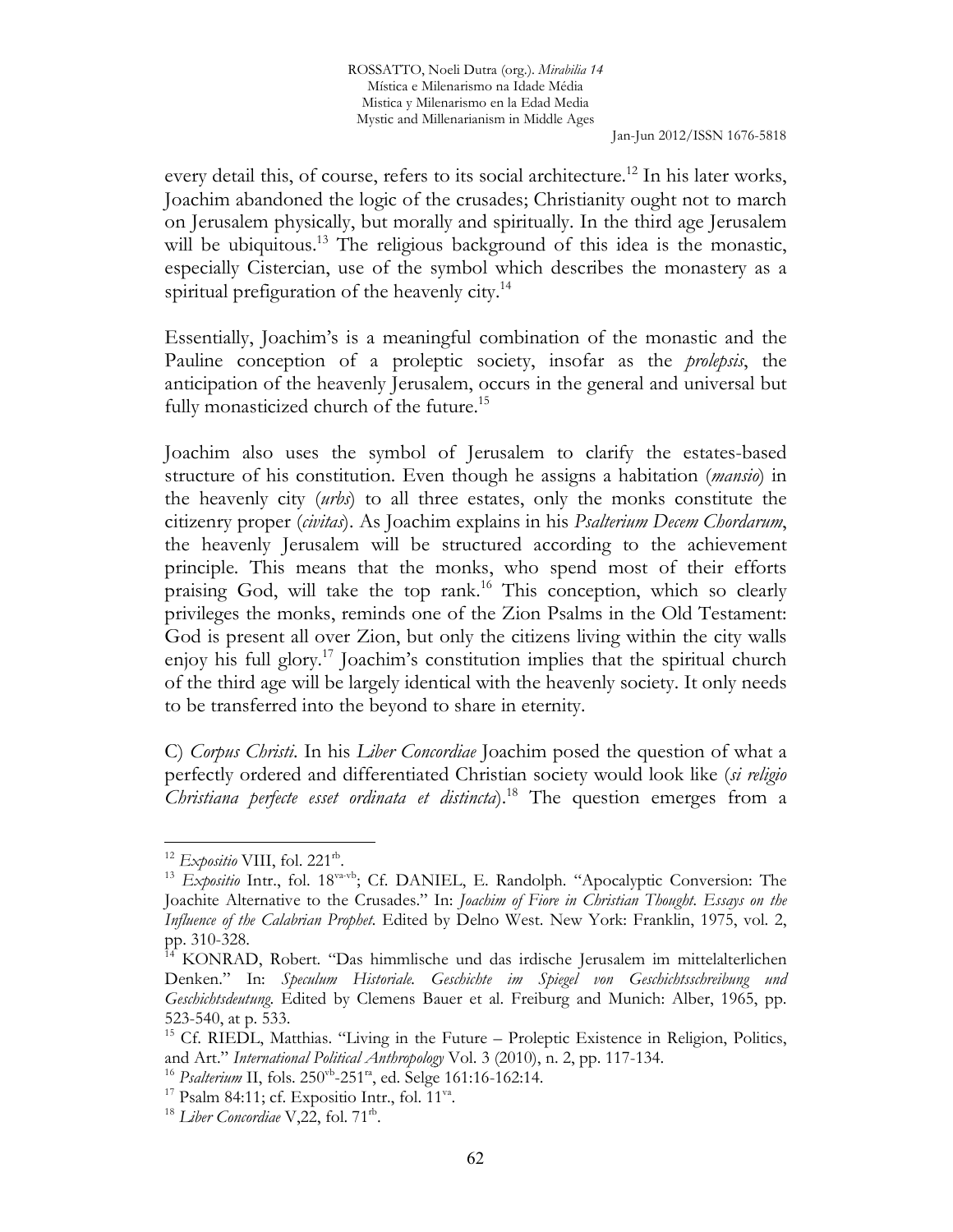ROSSATTO, Noeli Dutra (org.). *Mirabilia 14* Mística e Milenarismo na Idade Média Mistica y Milenarismo en la Edad Media Mystic and Millenarianism in Middle Ages

Jan-Jun 2012/ISSN 1676-5818

negative diagnosis of the present. In order to see how far the modern religious congregations differ from the early church, he writes, one only needs to consider that the original Christian community united apostles, evangelists, doctors, and virgins, and even shared their common life with married lay people. "Then the body was united, now every member lives for itself."<sup>19</sup> This sentence nicely illustrates that Joachim takes recourse to the paradigm of the early church but, unlike the later Franciscan reformers, does not evoke the egalitarian conception of the Acts of the Apostles; $^{20}$  rather he refers to the differentiated conception of the church as found in the Pauline and Deutero-Pauline epistles. This is confirmed by the fact that Joachim put the Corpus-Treatise of First Corinthians next to his drawings, as well as a corresponding passage from Ephesians.<sup>21</sup> The most important formative principle of the coming order is Christ, the son of man, Joachim says in the *Liber Concordiae*. 22

The Epistle to the Ephesians says that Christ, by dispensing different charismata, made some apostles, others prophets and evangelists, and others pastors and teachers. Yet all of them ought to contribute to building the body of Christ, "till we all come in the unity of the faith, and of the knowledge of the Son of God, unto a perfect man, unto the measure of the stature of the fullness of Christ."<sup>23</sup> Joachim provides a historical interpretation of this sentence: Christ first divides the members before he brings them together in unity. $24$ 

However, now, at the dawn of the third age, the time in which the norm of a particular religious congregation was tailored to a certain type of human has passed.<sup>25</sup> Now the new order of the third age will unite all *religiones*, the monastic orders, the canons regular, and the religious lay movements of the chivalric and hospital orders.<sup>26</sup> All these *religiones* will unite in the *nova religio* of the spiritual church which in its perfection will surpass all earlier times and forms of Christian community (*perfectio religionis illius ecclesie vincet aliorum omnium et temporum et ordinum religionem*) and anticipate heavenly perfection.<sup>27</sup> The plurality of ways of living will dissolve in the unifying will of all believers to

<sup>&</sup>lt;sup>19</sup> Liber Concordiae V,22, fol. 71<sup>va</sup>.

 $20$  Acts 2:44ff and 4:32ff.

<sup>&</sup>lt;sup>21</sup> 1 Corinthians 12:12-20 and Ephesians 4:7-13.

<sup>&</sup>lt;sup>22</sup> Liber Concordiae V,18, fol. 69<sup>vb</sup>.

<sup>&</sup>lt;sup>23</sup> Ephesians 4:13.

<sup>&</sup>lt;sup>24</sup> Liber Concordiae V,22, fol. 71<sup>rb-va</sup>.

<sup>&</sup>lt;sup>25</sup> Liber Concordiae V,22, fol. 71<sup>th</sup>.

<sup>&</sup>lt;sup>26</sup> Liber Concordiae V,18, fol. 69<sup>va-vb</sup>; cf. *Enchiridon*, ed. Burger 82:2388-2393; *Expositio Intr.*, fol.  $19<sup>vb</sup>$ .

<sup>&</sup>lt;sup>27</sup> Liber Concordiae V,67, fol. 96<sup>va</sup>; cf. Liber Concordiae V,65, fol. 95<sup>va-vb</sup>.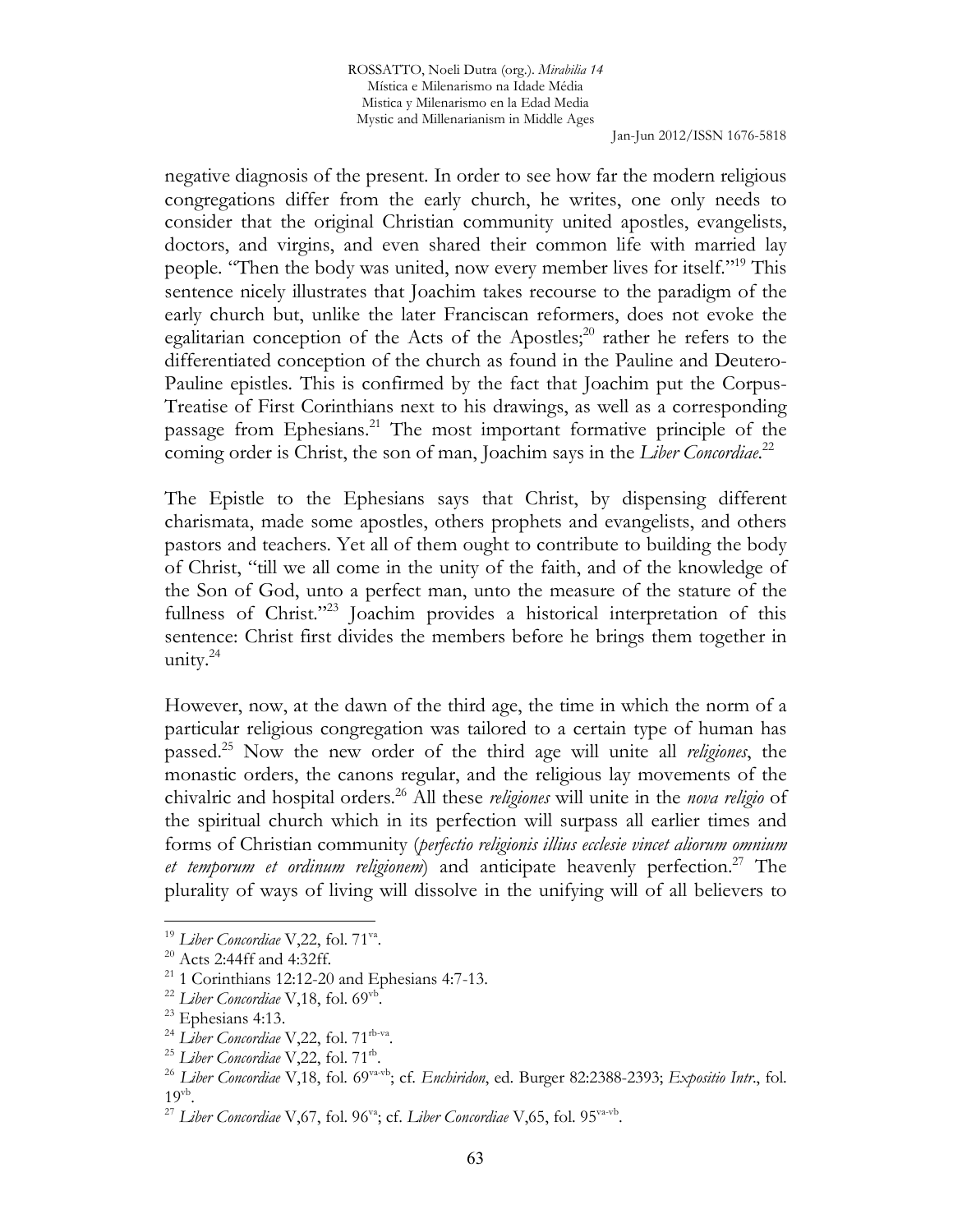leave the world behind. The unity of faith will anticipate heavenly likemindedness.<sup>28</sup>

D) *The charismata*: Arguably the most interesting symbol of the *dispositio* is the order of the charismata. The constitution envisages a tripartition of future society into three estates: monks, clerics, laics. Only the monastic estate is again subdivided into five oratories, each accommodating a specific type of monks. The details about these subgroups will follow below. For the moment it is important to state that Joachim's subdivisions add up to seven oratories (*oratoria*), meaning habitations of social subgroups. To every one of these oratories Joachim assigns one of seven spiritual gifts. Here, the abbot does not refer to Paul's account in First Corinthians 12:4-11, but rather to a passage from Isaiah which he connects with the order of ecclesiastic offices in Ephesians. At first glance this is somewhat surprising, as Isaiah does not speak about the community but about the coming messiah from the house of Jesse and David:

And there shall come forth a rod out of the stem of Jesse, and a Branch shall grow out of his roots. And the spirit of the Lord shall rest upon him: the spirit of wisdom and understanding (*spiritus sapientiae et intellectus*), the spirit of counsel and might (*spiritus consilii et fortitudinis*), the spirit of knowledge and of the fear of the Lord (*spiritus scientiae et pietatis*). And shall make him of quick understanding in the fear of the Lord (*spiritus timoris*).<sup>29</sup>

It is highly significant how Joachim applies the messianic prophecy of Isaiah to the collective of the coming spiritual church. The parousia of Christ remains rather unspecific in Joachim's writing; it is unlikely that he expected a personal Christ. The *dispositio* rather indicates that he expected Christ to return in the spiritual church of the third age, as a collective messiah. In his *Enchiridion* he writes that it is not at all absurd to call the spiritual people of the third age the anointed (*christus*) of the Lord, because of the overabundant dispensation of the spiritual gifts in this period.<sup>30</sup>

The basic idea is not at all new; already Augustine taught that the parousia means nothing else than the presence of Christ in his body, the church.<sup>31</sup> Yet, what has hardly been uttered before Joachim is the idea that, in the end times,

<sup>28</sup> *Enchiridon*, ed. Burger 56:1533-1536.

<sup>29</sup> Isaiah 11:1-3.

<sup>30</sup> *Enchiridon*, ed. Burger 44:1165-45:1166; cf. *Expositio* I, fol. 91ra .

<sup>31</sup> *De civitate Dei* XX,5.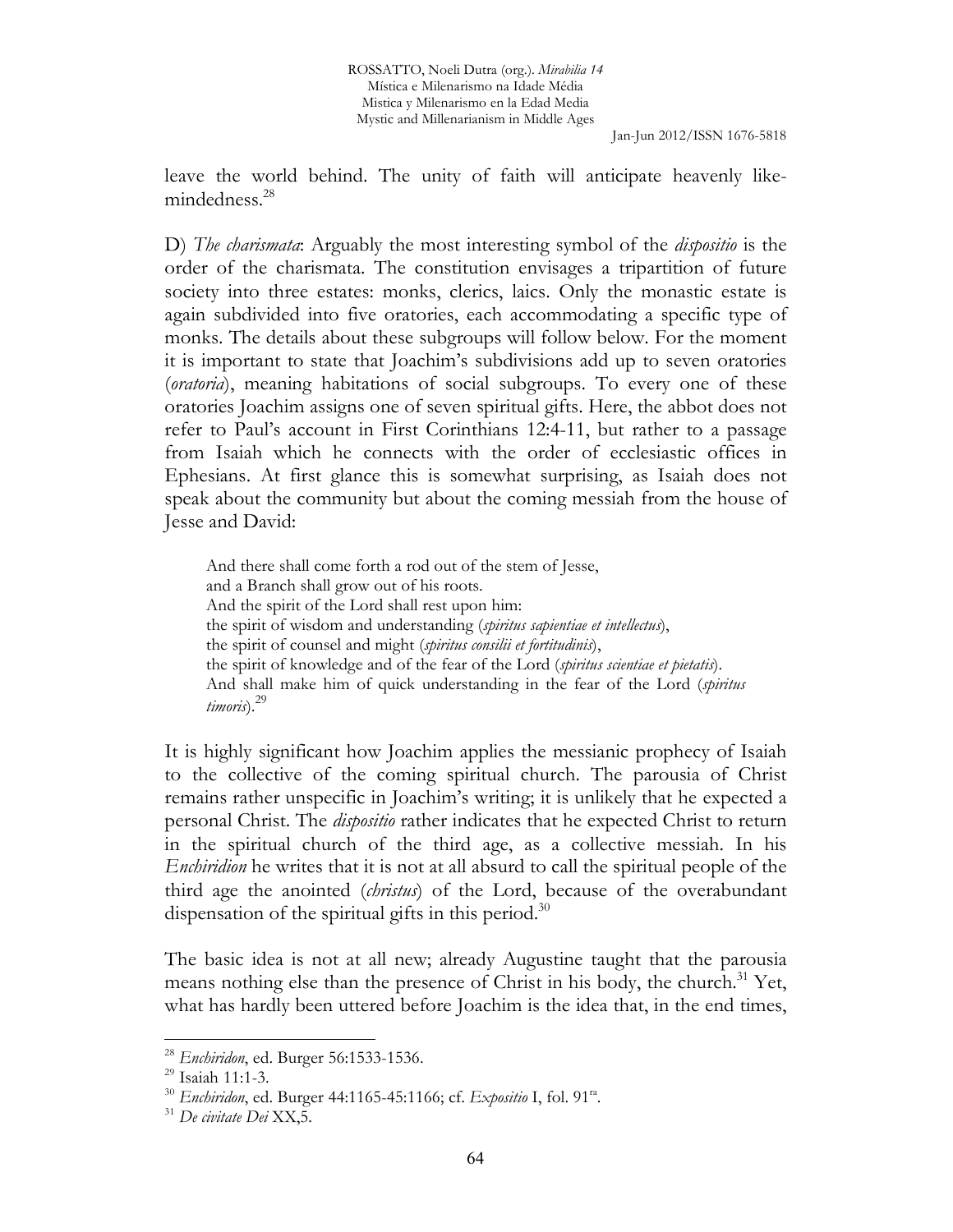the Holy Spirit and the manifoldness of his gifts will pour down onto a collective messiah who will establish a universal just order. For Isaiah continues his prophecy: "And he shall not judge after the sight of his eyes, neither reprove after the hearing of his ears: But with righteousness shall he judge the poor, and reprove with equity for the meek of the earth."<sup>32</sup>

Following the gospels, Joachim combined the symbol of the messiah with the apocalyptic symbol of the Son of Man.<sup>33</sup> In the *Liber Concordiae* he writes that the Son of Man does not only signify Christ, the head, but also the people of God, the body. In the same vein, he sees the messianic prophecy of Nathan not only fulfilled in Solomon and Jesus but, in its spiritual meaning (*spiritalis intellectus*), also in the coming order of the people of God at the end of times (*ordo quisdam circa finem futurus*). In these days Christ will adjust (*configurare*) his body to his majesty and make his saints partners in the judgment of the world. Just as Daniel says: when the Son of Man arrives all kingdom will be given to "the saints of the most High."<sup>34</sup>

In his *Expositio in Apocalypsim* Joachim explains that in the act of incarnation Christ's messianic force was transmitted to mankind and is now manifest in the members of the Corpus Christi. This is spelled out in more detail in the *Enchiridion*. Here Joachim explains that the number twelve, the number of perfection, always determined the social structure of the people of God. There were twelve tribes of Israel in the first age of the Father and twelve apostolic churches in the second age of the Son. Moreover, twelve also signifies the perfection of man (*perfectio hominis*) uniting the five senses of the body with the seven gifts of the Spirit …

… in a way that someone is less perfect who is lacking one of these: either seeing, hearing, tasting, smelling, and touching; or wisdom (*sapientia*), understanding (*intellectus*), judgment (*consilium*), courage (*fortitudo*), knowledge (*scientia*), piety (*pietas*), and fear of God (*timor*). In like manner the almighty God wishes to establish the different orders (*ordines*) in his church. Some of these, as it were, seem to engage in carnal exercises; for those the bodily sacraments have been instituted. Others rather seem to engage in spiritual exercises. The Lord, you see, gave to the church the presbyters, like ears, in order to train and educate the pupils in the doctrine of the Lord. He gave the deacons, like a mouth, in order to preach what they have heard from the presbyters. The bishops are like hands that defend [the church] against the bites of the wolves […].

<sup>32</sup> Isaiah 11:3-4.

<sup>33</sup> Mark 8:29-31; Luke 9:20-22.

<sup>&</sup>lt;sup>34</sup> Liber Concordiae V, 66, fols. 95<sup>vb</sup>-96ra, with reference to 2 Samuel 7:12ff. and Daniel 7:22.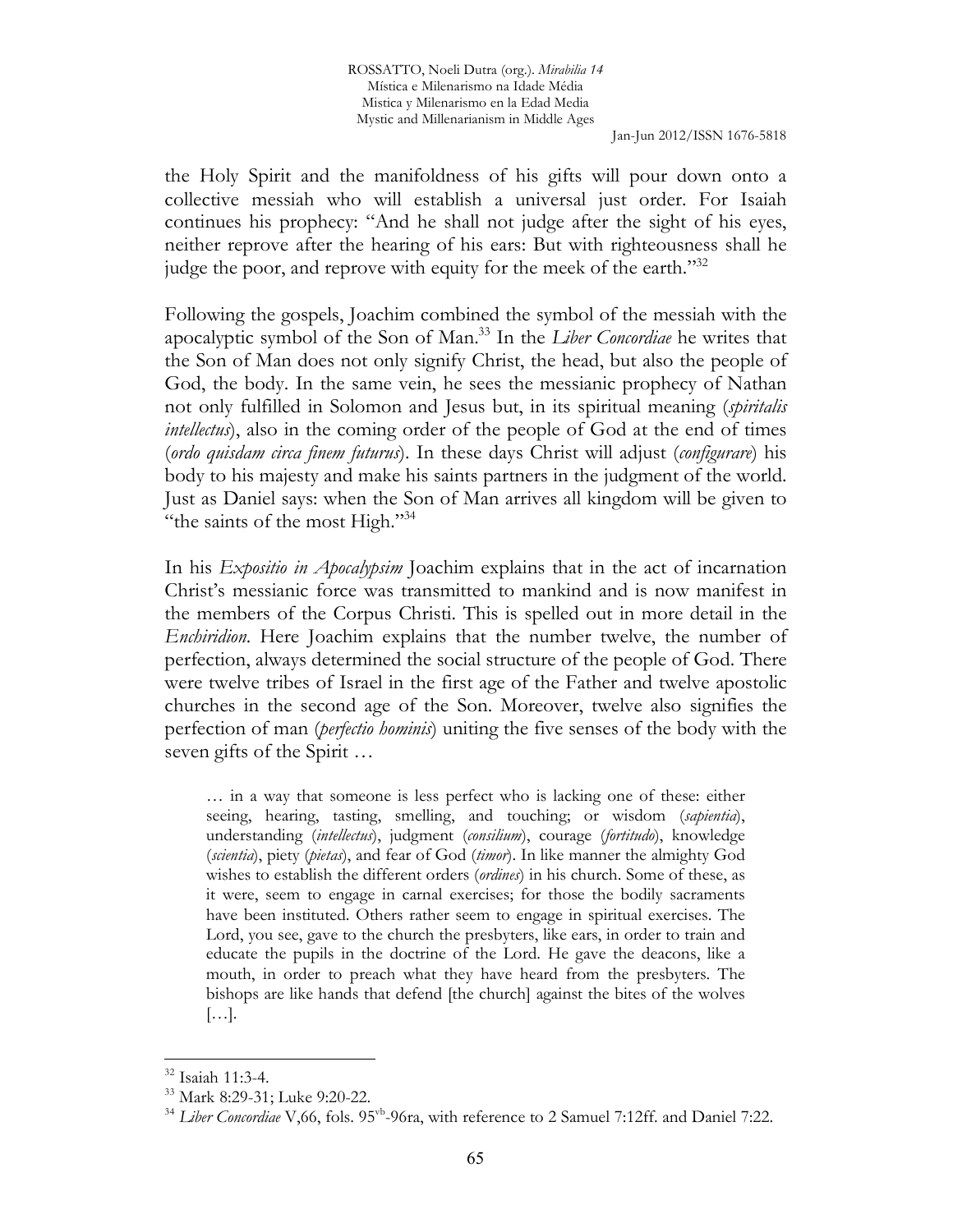The ascetics are like eyes; they rest while they contemplate and look out for the felicitous hope and for the advent of the glory of the great God and of our savior, our Jesus Christ. The common clergy he gave like a nose, so that they may sing the psalms and profess before the Lord. To the clergy are joined the abstinent laics as well as those who take wives, either for the purpose of procreation or because they cannot abstain from them.<sup>35</sup>

Now the meaning of the sensual and charismatic capacities, which the *dispositio* assigns to the different oratories, are clarified. The symbolic order of the drawing tells us that the future spiritual church will unite, like in a single man, all the bodily senses. And this collective messiah will receive the Spirit of the Lord. In this way the five bodily functions and the seven gifts of the Spirit add up to the number twelve, the symbolic number signifying the perfection of man just as much as the perfection of human society.

E) *The cloister*. Before founding his own congregation Joachim was a Cistercian. Accordingly, the *dispositio*, just like the constitutional documents of the Cistercians, presupposes the Rule of Benedict and prescribes strict observance. Joachim clearly stands in the tradition of movements like the Clunascensians and the Cistercians, who aimed at a reform of Benedictine monasticism. He died too early to learn about the new forms of mendicant monasticism that emerged in the early 13th century. Consequently, the *dispositio* is meant as a concretization of the Rule of Benedict, adjusted to the anticipated social conditions in the third age. The text is full of references to the Rule of Benedict, often literally adapting its formulations.<sup>36</sup>

Joachim once began to write a combined commentary on the Benedictine Rule and Pope Gregory's I *Life of Benedict*. The work was left unfinished but contains a highly interesting remark. Joachim says that Benedict was not only a monastic founder but also a prophet. Yet he did not prophesy through words but through institutions *(institutionibus prophetasse*).<sup>37</sup> Joachim felt able to make these prophecies more concrete because he believed the he was already observing the processes fulfilling them. He believed he was continuing Benedict's method of institutional prophecy and therefore – for the first time in history – drafted his constitution exclusively in the future tense.

The term *novus ordo* in the title of the constitution combines the meanings "new social order" and "new monastic order," because in the future the

<sup>35</sup> *Enchiridon*, ed. Burger 70:1983-2000; cf. *Expositio* Intr., fols. 16vb-17ra .

<sup>36</sup> To this day there is no edition of the *dispositio* which identifies these references. I have attempted this myself in my German translation of the text: RIEDL 2004, pp. 309-314.

<sup>37</sup> *Vita Benedicti* 33, ed. Baraut, p. 71:1-4.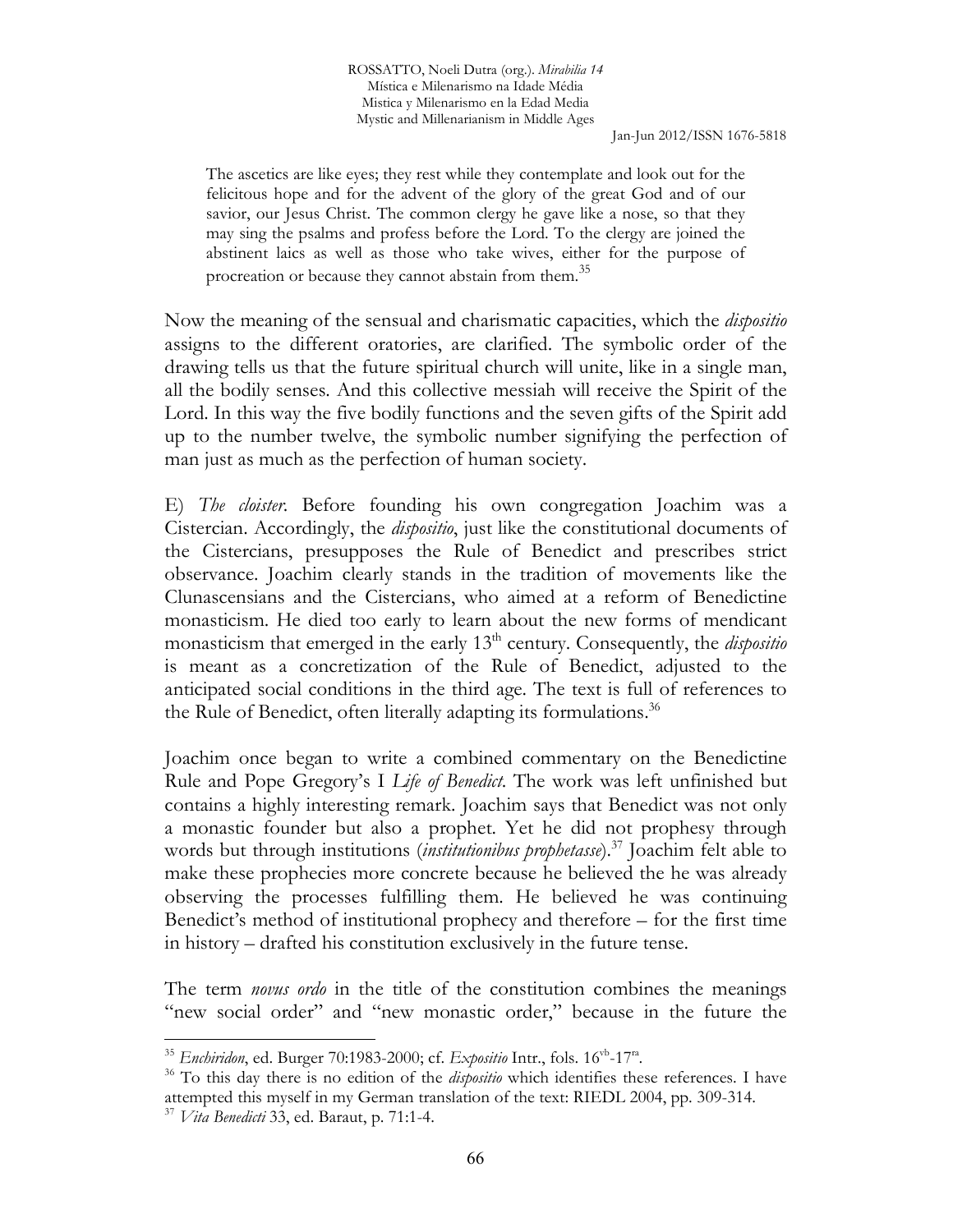Christian society will be one single monastic order. However, in order to make his ideas more concrete Joachim had to draft the plan for a paradigmatic cloister. Also in this respect, he stands in a long Benedictine tradition, reaching back to the  $9<sup>th</sup>$  century, to the famous monastery plan of St. Gall. But there is an important difference: While the archetypical plan of St Gall even indicates the measures of latrines and the exact position of furniture,  $38$ Joachim's *dispositio* provides practically no architectural details. The only major exception are the instructions for the distance between the cloister proper and the oratory of the clerics (three miles) and the much shorter distance between the oratories of the clerics and the laics (three stadia).

Probably these measures must be taken literally since, according to Cistercian and Florensian ideas, a cloister should be established in inhospitable altitudes or deserted areas, far remote from the habitations of the lay people. The fact that the distance between monks and clerics is much larger than the one between clerics and laics is, of course, part of Joachim's institutional symbolism, referring to the political hierarchy of the future.

However, in one important respect Joachim's plan and the older monastery plans pursue the same goal: the (potentially universal) production of social uniformity among the monks. Joachim agrees with the principle of the Cistercian founders that only monks are to be admitted to the cloister proper, while the lay people must live in clearly distinct houses.<sup>39</sup> Yet the oratory of the lay people is not simply a lay settlement but firmly affiliated with the cloister. It seems that Joachim had the Cistercian granges in mind which were located outside the cloisters and where the *converses*, the lay affiliates of the monastery, engaged in different crafts.<sup>40</sup> Joachim's most important innovation to the Cistercian system is the insertion of a mediating estate of the priests which allows for the complete elimination of all human contact between the highest and the lowest estate, the monks and the laics.

F) *The names of the oratories and the animal symbols*. The names of the oratories basically clarify that the order of the third ages results from the totality of sacred history, including both earlier ages. The archetype of the lay patriarchate is Abraham who initiates the first status of the Father. Accordingly, the lay people of the third age will assemble in the oratory of

<sup>38</sup> Hecht, Konrad: *Der St. Galler Klosterplan*. Wiesbaden: VMA, 1997, pp. 102ff.

<sup>39</sup> Cf. *Exordium parvum XV*, ed. Bouton/Van Damme 78:12; Carta caritatis prior. Privilegium domini papae, ed. Bouton/Van Damme 104:7; *Capitula Cisterciensis ordinis XVIIII*, ed. Bouton/Van Damme 123.

<sup>40</sup> Cf. *Capitula Cisterciensis ordinis XV*, ed. Bouton/Van Damme 123.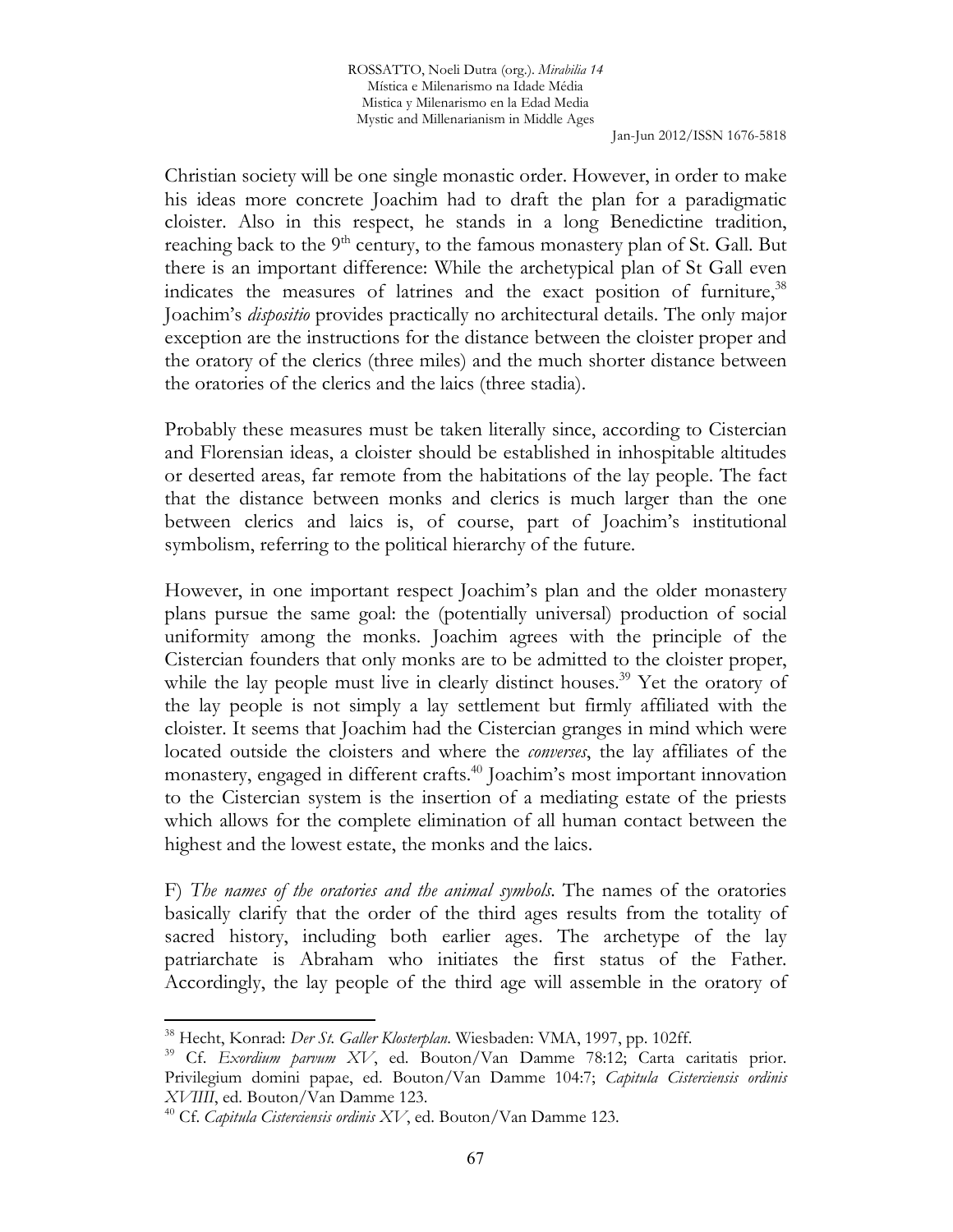Abraham. John the Baptist is the archetype of the priestly dispensator of sacraments who initiates the second age of the Son. Accordingly, the clerics, who teach the letter of the scripture and baptize with water, will assemble in the oratory of John the Baptist.

The matter is more complex in the case of the monks who, as I mentioned earlier, are subdivided into five oratories. However, the naming of the oratories follows the same basic principle: The *novus ordo*, the spiritual church in the end times, is the result of the whole course of history and will unite all forms of religious life (*religiones*) that have emerged in the people of God. As Joachim describes it, the church of the second age fought the troops of Satan at different times in different and special forms (*ordines speciales*): the apostles fought the Jews, the martyrs fought the pagan idolaters, the doctors fought the heretics, the ascetics fought the Saracens and worldly luxury. Finally the general Roman clergy fought the Empire; and the multitude of the believers fought the multitude of the reprobates.<sup>41</sup>

Together, these special corps of the troops of Jerusalem (*milites Hierusalem*) form the citizenry of the heavenly city; they are in the proper sense the *civitas* of the otherworldly society.<sup>42</sup> Therefore, they also must find their proper place in the society of third age which anticipates the heavenly order. Accordingly, the apostolic succession of *novus ordo* occurs in the oratory of Peter. This shows that the higher clergy of the third age – other than the lower clergy in the oratory of John the Baptist – is integrated into the society of the monks and will live a regulated live. However, Joachim describes them as old and weak, indicating that, in the future, the clergy is no longer the dominating class.

The successors of the martyrs, who sacrificed their body, are the monks in the oratory of Stephen the Martyr who engage in bodily labor and supply the community with bodily resources. The successors of the doctors of the second age are the teachers in the cloister school, the oratory of Paul. And, finally, the ascetics will have their successors in the strictly contemplative monks living in the oratory of John the Evangelist. Since Joachim and his contemporaries also considered him the author of the Apocalypse, he figures as the archetype of the visionary seer. A fifth oratory which is located at the center of the cloister is named after Mary and contains the government. Mary, the Mother of God, probably refers to the idea that the monks of this oratory

<sup>&</sup>lt;sup>41</sup> These fights are a prominent theme in Joachim's works. Short summaries are found in *Enchiridon* 88:2581-89:2625 and *Expositio* Intr., fols. 23vb-24rb .

<sup>42</sup> *Praephatio super Apocalypsim* II, ed. Selge 121:461-463.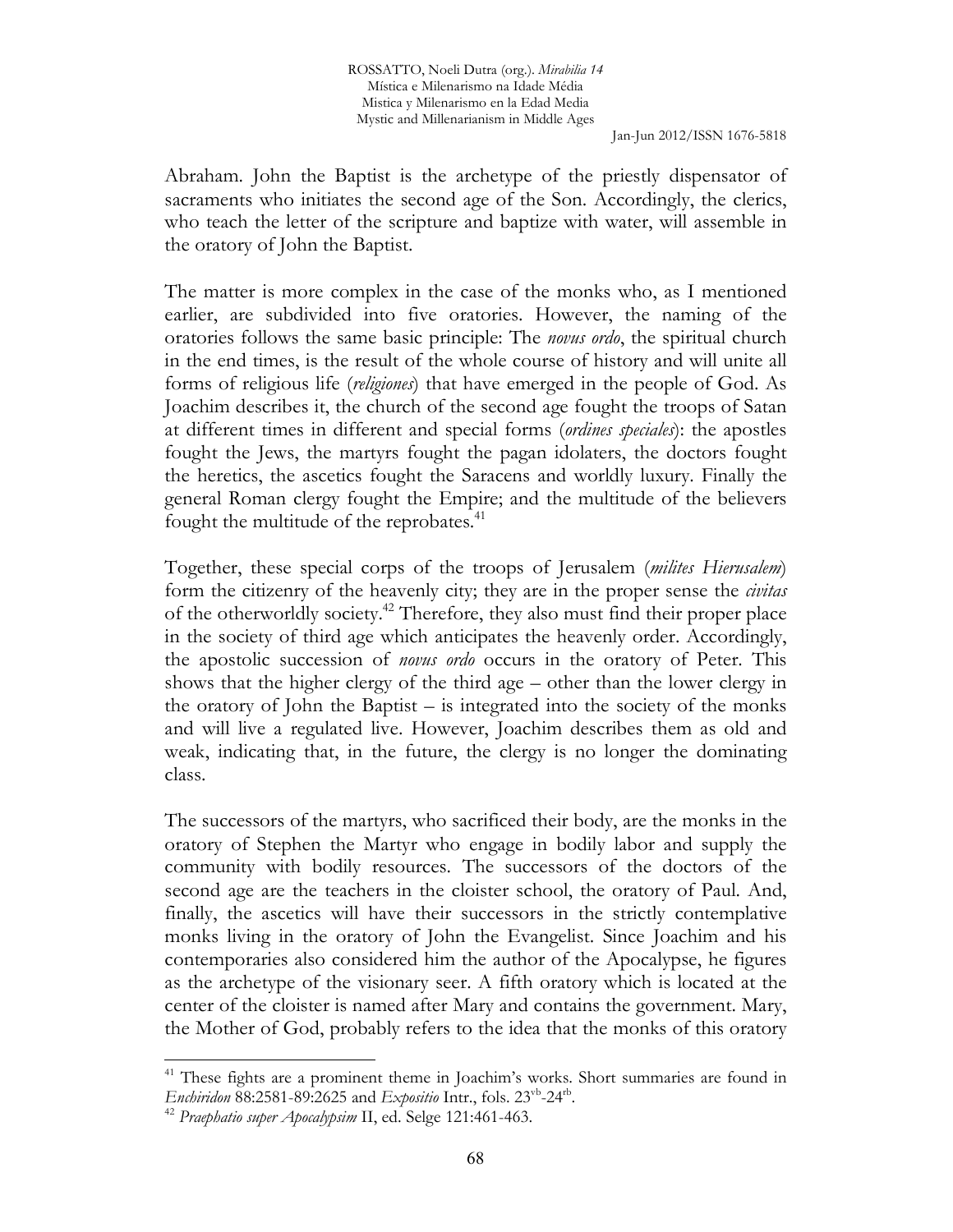take care of the spiritual church as a whole. I will return to the question of governance below.

The animal symbols of the *dispositio* are taken from the heavenly visions of Ezekiel and the Revelation of John.<sup>43</sup> In the Middle Ages, the lion, the calf, the human-faced animal, and the eagle were often found on the arms of Greek crosses and symbolized the four evangelists. Joachim, in turn, interprets the four evangelists as signs for four special estates, each preaching the gospel in a particular way.<sup>44</sup> For understanding the political order of the dispositio it is important to see that Joachim introduces a hierarchy of the gospels, corresponding to the hierarchy of the respective oratories.

The biblical visions tell us that John of Patmos saw the animals sitting around the throne of God and that Ezekiel noted the direction of their view. From this information Joachim calculates the degree of knowledge contained in each gospel. The Gospel of Matthew, most strongly determined by earlier Jewish thought, is the least illuminating Gospel and corresponds to the calf and the working monks of the oratory of Stephen. The Gospel of Luke corresponds to the lion and the clerical monks in the oratory of Peter. The Gospel of Mark corresponds to the human-faced animal and the teaching monks in the oratory of Paul. The Gospel of John, containing the highest degree of knowledge, finally corresponds to the eagle and the contemplative monks in the oratory of John the Evangelist.

In this way the *dispositio* displays a hierarchy of oratories, beginning with the monks most engaged in the *vita activa*, proceeding clockwise, and arriving at the monks most engaged in the *vita contemplativa*. The symbolism perfectly illustrates the basic progressivist principle of Joachim's political thought: the later a specific social form emerges, the more it is guided by divine knowledge. The more knowledge contained in a specific social group, the more it is able to praise God adequately. The more a group contributes to the praise of the Lord, the higher it will rank in the heavenly society and its anticipation in the *novus ordo*.

Unfortunately, the visions of Ezekiel and John only speak of four oratories, while the *dispositio* envisaged seven. Therefore, Joachim must find additional animal symbols to adequately signify the other social groups. To the governing monks in the fifth oratory of Mary Mother of God, the center of

<sup>&</sup>lt;sup>43</sup> Ezekiel 1:4-28; Revelation 4:2-11; for more details see Reeves/Hirsch-Reich 1972, pp. 232ff. and pp. 224ff.

<sup>&</sup>lt;sup>44</sup> Expositio II, fol. 107<sup>vb</sup>.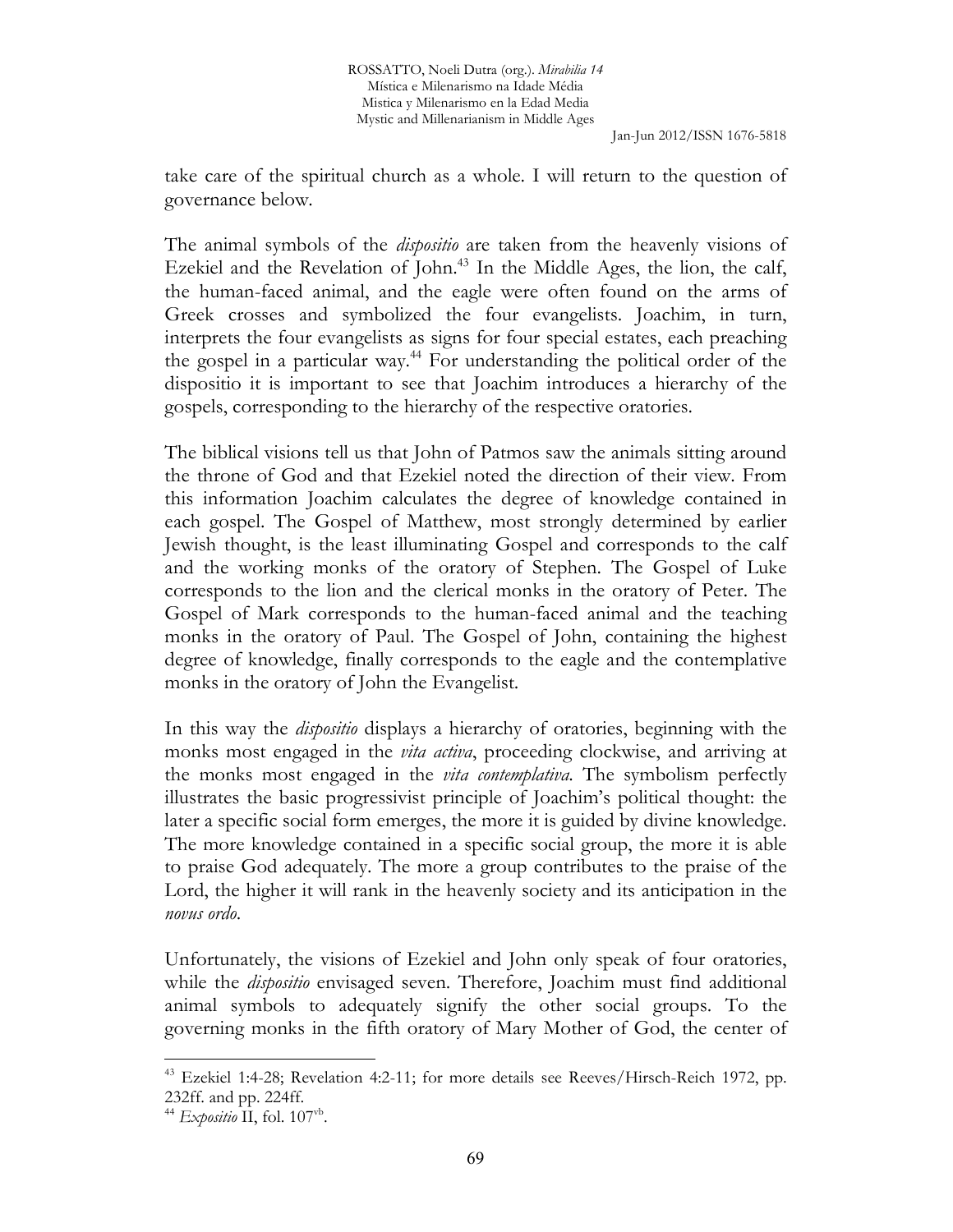the cross-shaped cloister, he assigns a dove, symbolizing the general church and its governing principle, the Holy Spirit, who leads to theocratic perfection. The barking dog, assigned to the oratory of John the Baptist, is a conventional symbol for preachers. And finally the lay people are living under the sign of the sheep, since they will be shepherded by the higher orders of the society.

## **III. The pragmatic structure**

Joachim's experience of progress is expressed in practically every detail of the *dispositio*. Even if the he did not expect that all humans of the coming age would exactly conform to the *dispositio*, his constitution still gives us a very clear idea how he imagined future society. This is not to say that it is purely futuristic. In fact, a closer view reveals that Joachim integrated many religious developments of his own time into the arrangement of the *novus ordo*, especially the lay movements and the monastization the clergy. Like many other thinkers up to our own time he made the mistake of regarding specifically Western developments as paradigmatic for the course of universal history.

A) *Poverty and communal property*. Since Joachim's constitution presupposes the Rule of Benedict he need not emphasize that private property is strictly forbidden.<sup>45</sup> In the case of the laics Joachim specifically emphasizes that they, too, will receive all food and clothing out of communal property. Yet regarding the distribution of communal property there are big differences. The lower clergy of the oratory of John the Baptist may possess meat and furs. Since they also engage in agriculture – a quite realistic representation of medieval lower clergy – they possess land and livestock. The lay people dispose of the production means necessary for their crafts. If Joachim in fact refers to the model of the Cistercian granges, as suggested above, one may assume that the possessions of all three estates form part of the common property of the monastery.

B) *Uniformity*. In his treatise on the rule and life of Benedict Joachim praises the uniformity achieved by the Cistercian "doves" and complains about the uncoordinated monasticism of the Old-Benedictine "ravens," who struggle against the progressive institution of the general chapter.<sup>46</sup> Since Joachim wrote the *dispositio* not only for a single monastery but, in line with Cistercian

<sup>45</sup> Cf. *Benedicti Regula* 33; 58:24; 59:16.

<sup>46</sup> *Vita Benedicti* 4, ed. Baraut 17:42-18:58.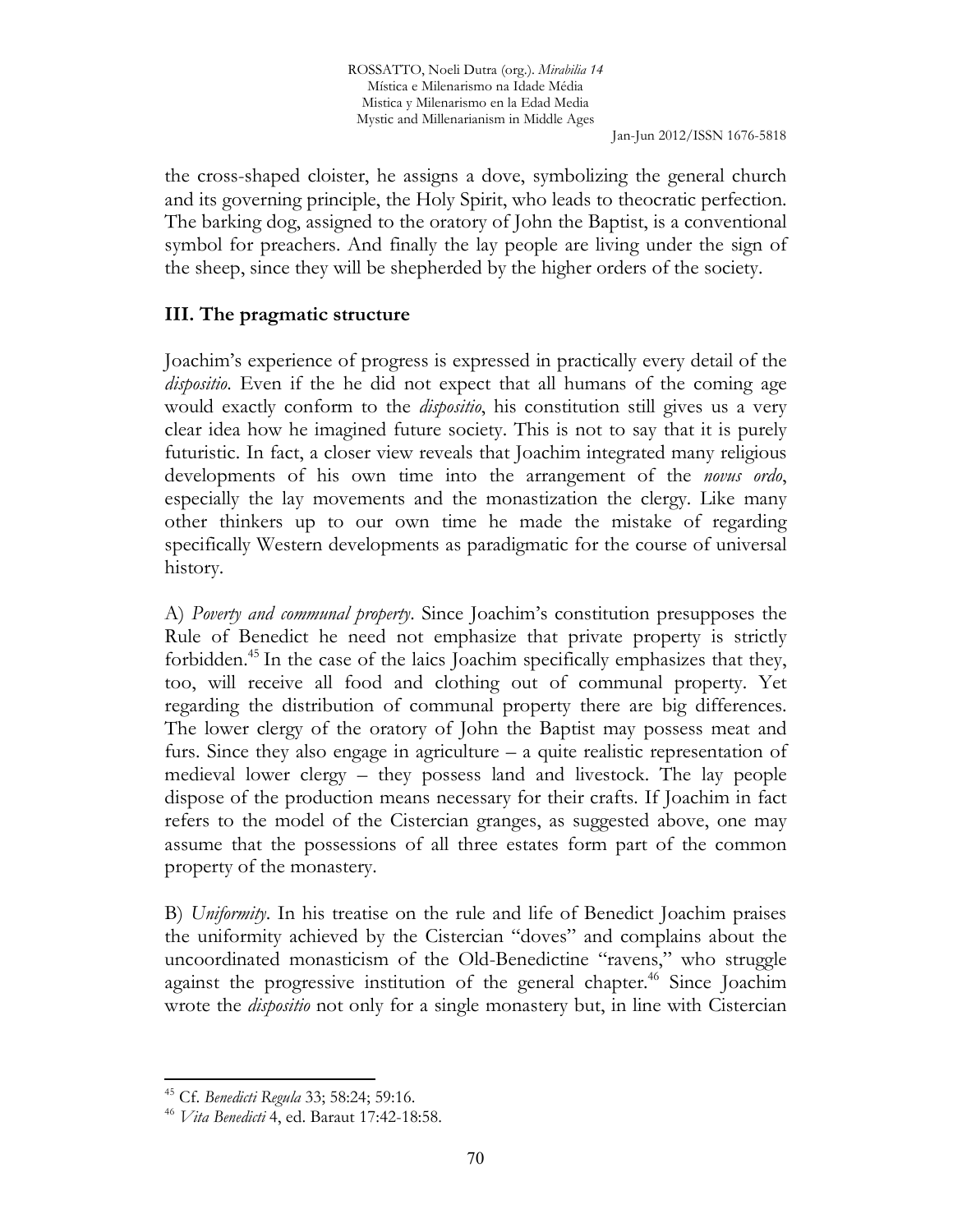ideas,<sup>47</sup> for all foundations of the *novus ordo*, he extends the monastic ideal of uniformity to the future church in its entirety. At the same time, he criticizes Greek monasticism which, because of the strict fasting rules of St. Basil, deals with the varying gifts of different humans in an undifferentiated way (*indifferenter*). The Rule of Benedict would allow for a greater monastic growth, which could include larger segments of society.<sup>48</sup>

However, Joachim reads the Rule of Benedict in an unprecedented collectivist way. While Benedict allows for exemptions from the rule or specific achievements beyond the rule only in individual cases, Joachim relates the same passages to a whole type of monks, inhabiting one of the oratories. While Benedict wanted all monks to share in manual work as much as in prayers, Joachim's constitution envisages a highly sophisticated division of labor, considering the special gifts of each social group. This is exactly spelled out in the instructions concerning fasting and clothing.

The contemplative monks of the oratory of John the Evangelist, for instance, follow the strictest fasting rule and never wear working clothes. The working monks of the oratory of Saint Stephen, on the contrary, receive a richer diet and, instead of a robe habit, wear the more practical scapular. The instructions for the lay people appear to be generally feasible. They do not fast at all, except on Fridays in winter. Clearly, Joachim's *dispositio* is meant for the masses, as it does not expect too much from the less gifted and less determined members of the *novus ordo*. In this way, Joachim combines the social ideas of the coenobitic monks with those of the Apostle Paul. Uniformity applies to each social subgroup which, according to its specific charismatic gifts, forms one of the members of the Corpus Christi.

C) *Government*. The *dispositio* displays a highly differentiated hierarchy of command representing the estate-based structure of the constitution. In its center we find the abbot, in agreement with Rule of Benedict addressed as the spiritual father; whose commands must be followed by everyone. Joachim believes that, in the beginning of the third age, several extraordinary spiritual fathers will divert the believers from the vanity of the world and make them enter the monasteries.<sup>49</sup> Joachim prophesies twelve monastic founders who will rise in the beginning of the third age. According to the exegetical principle of the threefold concordance (*trina concordia*) they correspond to Joseph and

<sup>47</sup> Cf. EBERL, Immo. *Die Zisterzienser. Geschichte eines europäischen Ordens*. Stuttgart: Thorbecke, 2002, pp. 122ff.

<sup>&</sup>lt;sup>48</sup> Liber Concordiae V,17, fol. 69<sup>ra</sup>.

<sup>&</sup>lt;sup>49</sup> *Psalterium* II, fols. 270<sup>vb</sup>-271<sup>ra</sup>.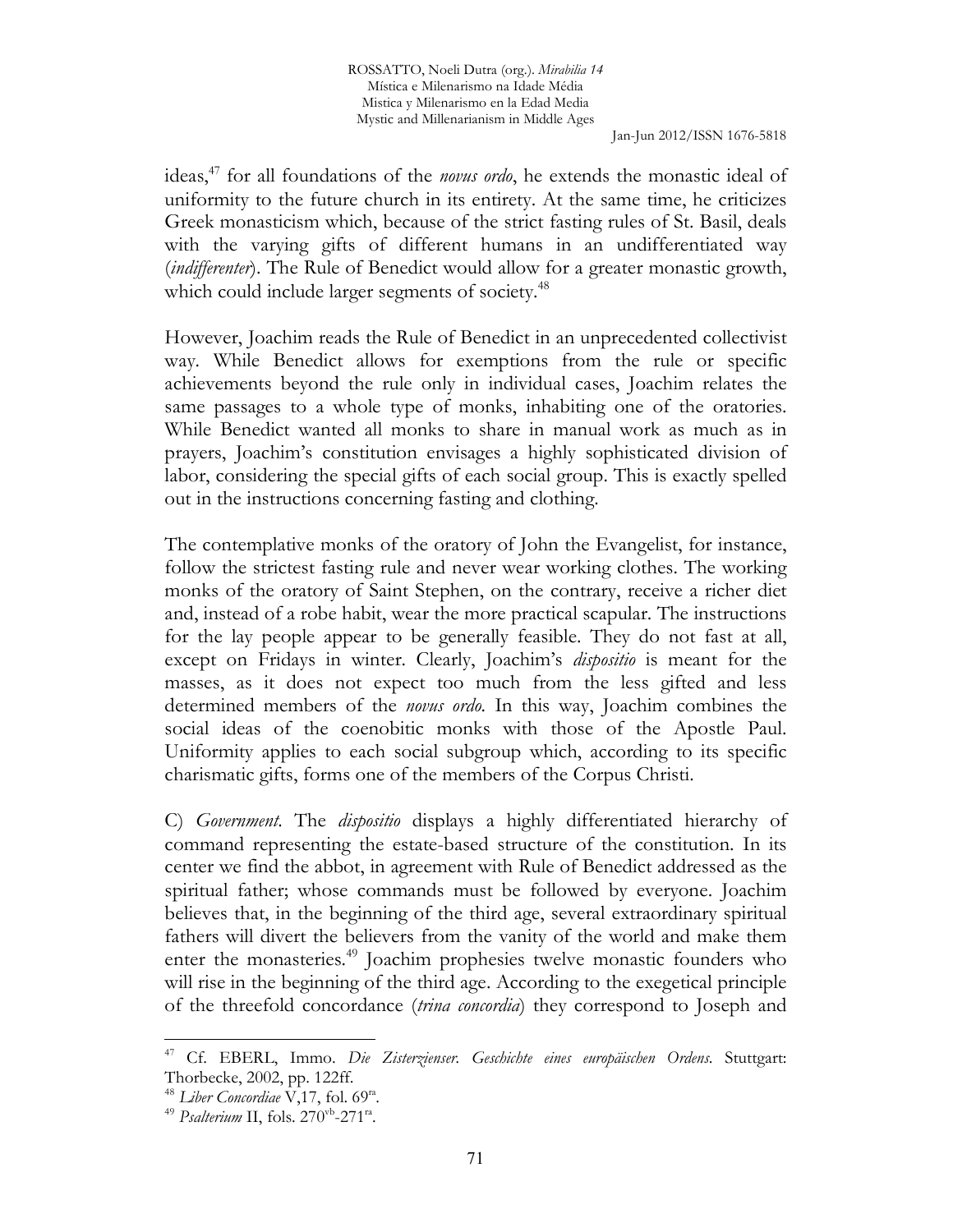ROSSATTO, Noeli Dutra (org.). *Mirabilia 14* Mística e Milenarismo na Idade Média Mistica y Milenarismo en la Edad Media Mystic and Millenarianism in Middle Ages

Jan-Jun 2012/ISSN 1676-5818

his brothers, the twelve tribal founders of the age of father, and to the twelve ecclesiastical founders in the second age.<sup>50</sup> Then Christ, the true supreme pontiff, will call twelve men as his vicars.<sup>51</sup> This does not yet mean the end of the Roman papacy, which Joachim predicted only in his last and unfinished work, the *Tractatus super quattuor Evangelia*. <sup>52</sup> Yet it makes clear that the papacy, as the top of the clerical hierarchy, will not play a leading role in the spiritual church of the future. According to Joachim's proleptic conception, the throne of God (*sedes Dei*), seen by John of Patmos in his heavenly vision, will be established in the center of the future monasteries. The spiritual fathers will sit on the thrones as the highest prelates of a theocratic order, where everything will be ordered according to the will of God.<sup>53</sup> The senile episcopate, perhaps even including the pope, will then rest in the infirmary of the cloister which, for a reason, is named the oratory of Saint Peter.

The twelve monasteries to be established by the twelve spiritual fathers are not meant as solitary foundations. Rather they are the new mother abbeys, according to the Cistercian conception, bringing forth multiple filiations.<sup>54</sup> Now it becomes clear why the seat of the spiritual father is called *mater omnium* and the mother Mary is its patroness. These are the "mother churches" of the spiritual church, as the text of the *dispositio* explicitly says, which will initiate a new conversion, like the one initiated by the apostles. In order to grasp the geographic dimensions implied here, one must remember Joachim's idol Bernard of Clairvaux. Under his governance, the mother abbey of Cîteaux founded more than sixty filial monasteries, in an area extending from Norway to Spain.<sup>55</sup>

Occasionally Joachim asks himself whether the principle abbeys of the Cistercians (Cîteaux, La Ferté, Pontigny, Clairvaux, Morimond) must already be considered as the main foundations of the future church.<sup>56</sup> Again, Joachim

 $50$  *Expositio* IV, fol. 156<sup>ra</sup>.

<sup>&</sup>lt;sup>51</sup> Expositio III, fol. 126<sup>va</sup>.

<sup>52</sup> *Tractatus* I,6, ed. Santi 97:21-100:2. The reason for this shift is probably his disappointment with the election of Pope Innocence III in 1198, a canon lawyer, who did not at all fulfill Joachim's hope for a monastic pope.

<sup>&</sup>lt;sup>53</sup> Liber Concordiae V, 67, fol. 96<sup>rb-va</sup>.

<sup>54</sup> Cf. PÁSZTOR, Edith. "Architettura monastica, sistemazione urbanistica e lavoro nel *Novus Ordo* auspicato da Gioacchino da Fiore." In: *I Cisterciensi e il Lazio*. *Atti delle giornate di studio dell'Istituto di Storia dell'Arte dell'Università di Roma, 17-21 maggio 1977*. Edited by Istituto Nazionale d'Archeologia e Storia dell'Arte. Rome 1978, pp. 149-156, at p. 150<sup>a</sup>. <sup>55</sup> Eberl 2002, pp. 69ff.

<sup>56</sup> *Liber Concordiae* IV,36, fols. 57vb-58ra, ed. Daniel 411:71-413:107; *Liber Concordiae* IV,39, fol. 59va, ed. Daniel 419:242-247. Joachim explicitly establishes a connection between the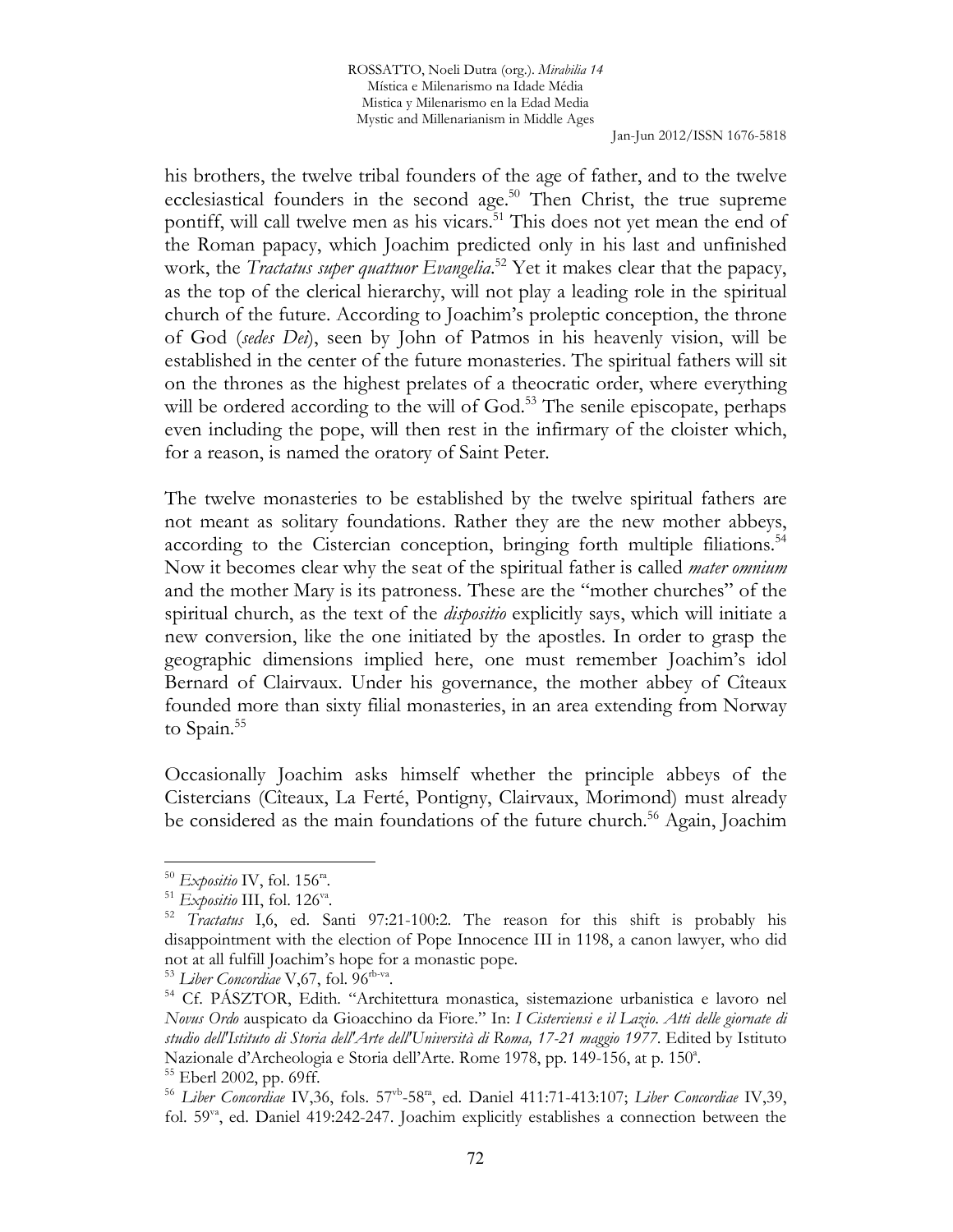prophesies by observing contemporary religious and social processes and by predicting their logical outcome. Yet the principle behind his ideas is the old plan of coenobitic monasticism, reaching back to the ancient foundations in the Egyptian desert: the bodily world shall be gradually transformed into a spiritually world, by means of monastic foundation.

According to the administrative structure of the *dispositio* the spiritual father controls the spiritual progress of the monks. He alone decides who qualifies for a step up in the hierarchy of the order; and he alone has the right to provide dispensations from certain regulations. Following the tradition of coenobitism the highest obedience is owed to the abbot who, in turn, is accountable before God for every member of the community.

Every oratory has its own prior, who executes the orders of the abbot. Not even the mystical champions in the oratory of John the Evangelist are exempted from obedience to the abbot and their prior; but they are to be treated with utmost moderation: "Their prior will not shout at them, but implore them like father or even like old men deserving mercy." For, if their meditation were disrupted, the flow of spiritual knowledge would be interrupted and damage the well-being of the whole society. Only the governance of the lay people slightly deviates from the general structure, where masters will take the place of the priors.

Ultimately, the main office of the abbot is the administration of persons and goods. In medieval diplomatics the term *dispositio* denotes the description of a law-making act. At the same time *dispositio* is the Latin translation of the Greek term *oikonomia*, since Aristotle denoting private and not public administration.<sup>57</sup> Accordingly Joachim writes that, at the dawn of the third age, the spiritual church will be publicly manifest throughout the whole world; yet her example will make the people flee the world and seek refuge in the monasteries or at least in the vicinity of a cloister.<sup>58</sup> Therefore, the third age will not only see the breakdown of all temporal rule and governance but also the dissolution of the public sphere. Governance will be restricted to the domestic administration of the spiritual fathers. Consequently strict economic rules apply.

governing monks of the oratory of Mary and the Cistercians when he says that they will follow the Cistercian fasting rule.

<sup>57</sup> DINZELBACHER, Peter (ed*.*). *Sachwörterbuch der Mediävistik*. Stuttgart: Kröner, 1992, p. 180.

<sup>&</sup>lt;sup>58</sup> Expositio VIII, fol. 221<sup>th</sup>.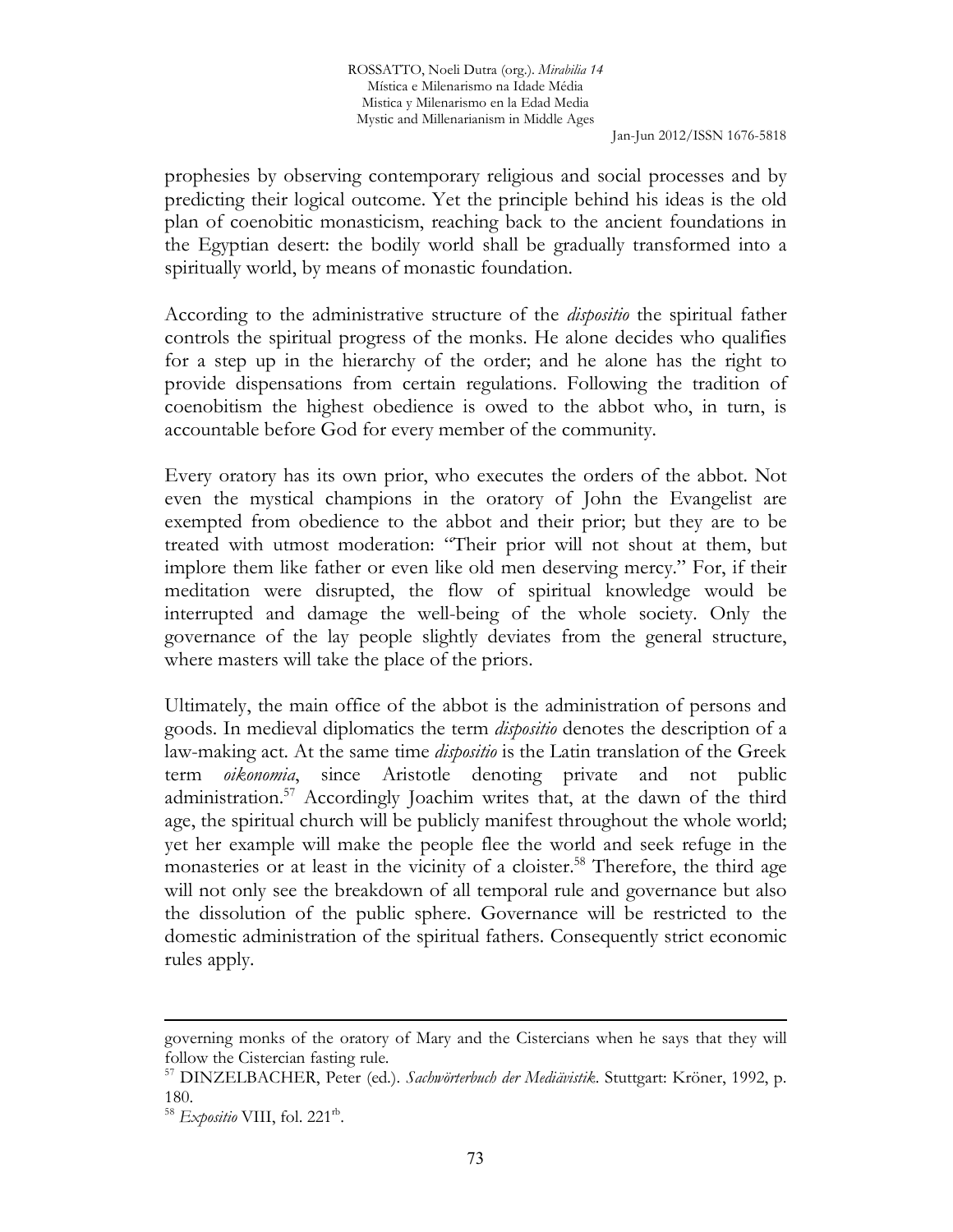D) *Economy*. In the *Liber Concordiae* Joachim writes that the Cistercian *converses* have been created by the Lord for the support of the clerics and the monks. By fulfilling this task they earn their claim to otherworldly redemption.<sup>59</sup> This idea is the point of departure of Joachim's economic conception. The lay estate must take care of all the necessities troubling humans as long as they live in their mortal bodies.<sup>60</sup> For this purpose Joachim divides the laics into vocational groups, each presided over by their own master. Most likely he had the urban guilds in mind that were flourishing in his time, but also the Cistercian granges, from which large manufactures had emerged. Cistercian monasteries often had their own corn mills, bakeries, joineries, furnaces, hammer mills, glass and brick foundries, and so forth.

The developments of guilds and granges in the  $12<sup>th</sup>$  century were interdependent processes. The fact that Joachim envisages a master for every craft rather points to the model of the guilds, as the granges had only one general *magister grangiae*. It also agrees with the structures of the guilds that not only male householders but whole families are integrated into the vocational groups. It is therefore not unlikely that Joachim imagined a monastization of the cities, i.e. the integration of the urban populations into the lay estate of the novus ordo. This has empirical grounds insofar as in the later 12<sup>th</sup> century the Cistercian granges were increasingly transferred to the cities.<sup>61</sup>

The vast production of the Cistercians order secured not only the autonomy of the monasteries but was sufficient to supply the surrounding markets.<sup>62</sup> Joachim generally criticizes the economization of the Cistercian order. In his *dispositio* the production is restricted to the subsistence of the monastery; consequently trade is not mentioned. One may even ask whether Joachim imagined that in the third age, there would still be humans living outside the cloisters or the affiliated clerical and lay houses. For the structure of the oratory of Abraham, which accommodates the laics, shows that the *novus ordo* is meant to integrate the whole human society. This is manifest in a number of regulations concerning the lay people and the married ones (*coniugati*) as he calls them, which often differ from the Cistercian regulations concerning the *converses*.

1) Other than the *converses*, Joachim's *coniugati* do not take a vow of chastity. Most likely Joachim did not expect any human resources from outside the

<sup>&</sup>lt;sup>59</sup> Liber Concordiae V,18, fol. 69<sup>va-vb</sup>.

<sup>60</sup> *Liber Concordiae* V,71, fol. 100rb .

 $61$  Eberl 2002, pp. 250ff.

 $62$  Eberl 2002, pp. 239ff.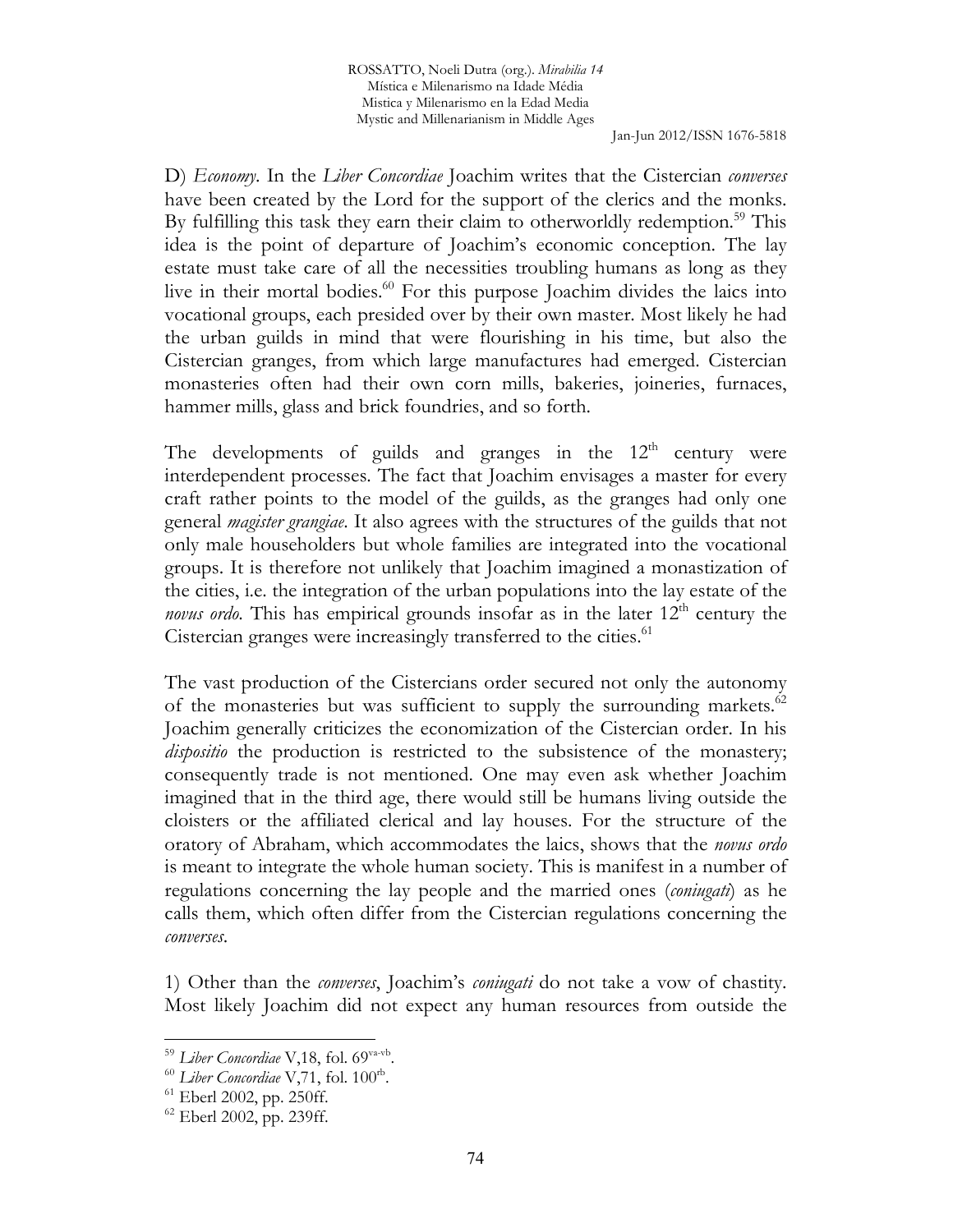*novus ordo*, since the *dispositio* regulates the ascension within the hierarchy of estates but not the admission of novices. Because Joachim wished to see the Cistercian ideal of autarky perfectly fulfilled, his constitution had to allow for sexual intercourse between the married lay people in order to provide for offspring. Of course, he adds that sexual intercourse is admitted for the sole purpose of procreation and not for the fulfillment of sexual desires. The couples also must agree on certain periods of chastity, devoted to prayers. It is not unlikely that Joachim's ideas were inspired by pious lay movements of the time such as the Humiliates or the Waldensians. Yet contrary to their ideas, Joachim remains totally conservative with respect to the social status of women.

In his *Expositio in Apocalypsim* he interprets John's vision of vast hosts of angels surrounding the heavenly throne of God (Rev. 5:11) as an endlessly large multitude of lay people (*infinita laicorum multitudo*) who will begin to emulate the monks in their praise of Lord.<sup>63</sup> This indicates that the laics of the *novus ordo* were meant to become a mass movement. However, since they are members of the order, though occupying a low rank, and submit to the communal life as well as to the supervision of the abbot, they are no longer mere lay people.

2) On the one hand, the work of the *coniugati* is an integral element of the economic structure of the *dispositio* and is subject to the supervision of the abbot; on the other hand, they primarily work for their own subsistence. In agreement with the principles of communal life, their products, especially food and textiles, add up to the common property of the laics and are subject to redistribution. Only a tenth of the total production must be handed over to the clerics, which indicates a relatively large independence of the laics. Also in this respect Joachim's *coniugati* differ from the Cistercian converses whose total production was transferred to the property of the monastery. Yet, the *dispositio* ultimately leaves it to the free judgment (*arbitrium*) of the abbot if he decides to apprehend and redistribute the surplus of production. The masters of the vocational groups are accountable to the abbot and responsible for a frictionless production process. Joachim even envisages a collective impeachment process against lazy members of the community which remains within the authority of the laics. The masters are entitled to apply punitive measures.

3) The lay wear modest and inconspicuous clothes but, other than the *converses*, no monastic habit. This again confirms that Joachim's constitution does not

<sup>63</sup> *Expositio* I, fol. 113ra .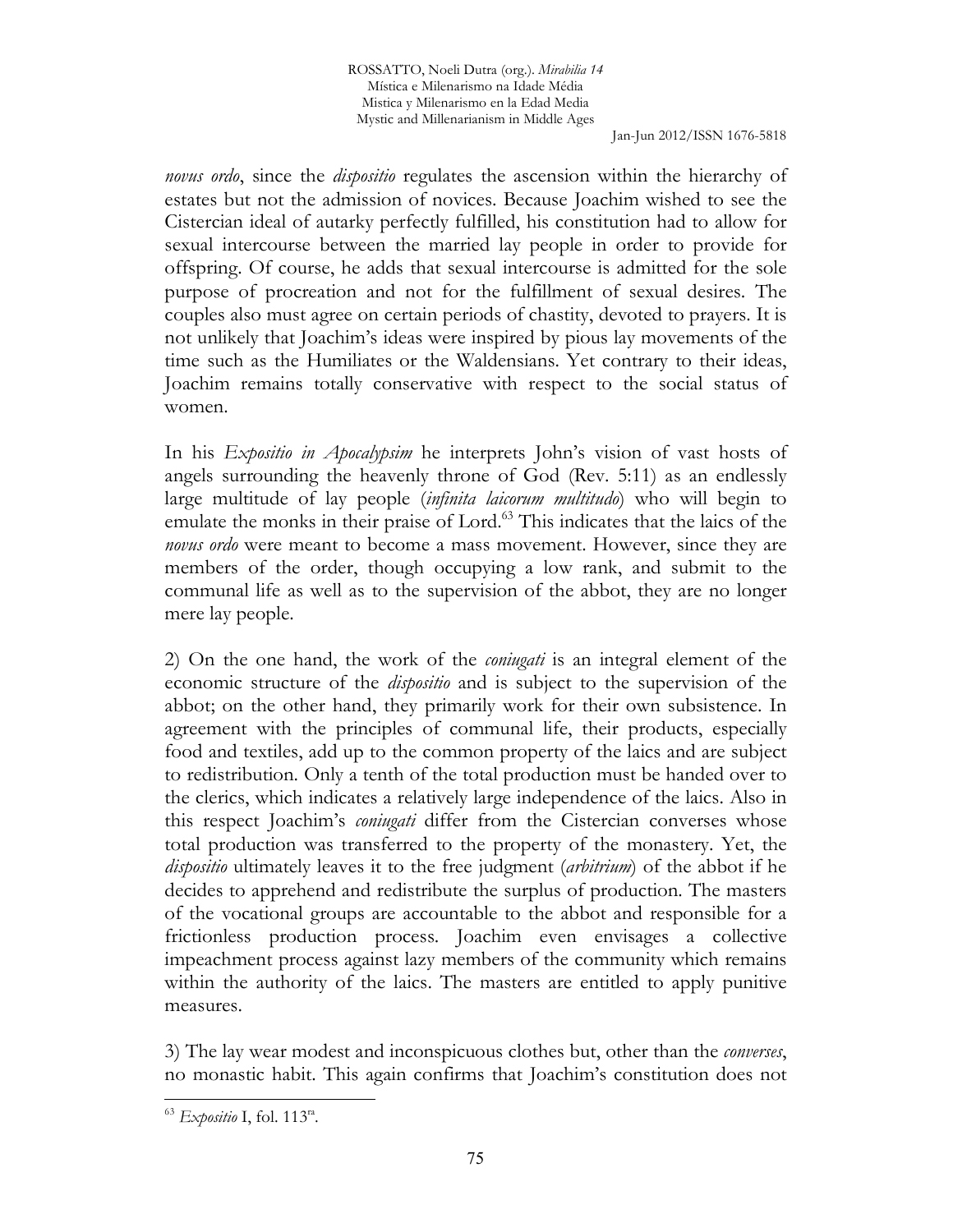aim at the dissolution of the estate-based social order as many of his later Franciscan admirers asserted. Laics are still called laics and clerics are called clerics. The boundaries between the estates are strict; only the clerics have a mediating function. Joachim's monastery plan does not include the passageways for the *converses*, which allowed for a restricted access of the laics to the Cistercian monasteries; rather the laics are completely banned from the habitation of the monks.<sup>64</sup> Nevertheless, the clerics and the laics are integrated into the theocratic order of the spiritual church. The abbot, as the deputy of God,<sup>65</sup> governs the entire *novus ordo*, and all estates will be obedient to him (*cui omnes ordines isti obidientes erunt*).

4) The regulation concerning tithes deserve special consideration. As has been said above, the clerics receive a tenth of the production of the laics. Yet a tenth portion of this they again pass on to the monks. This is an interesting deviation from Cistercian regulations which considered tithes to represent forbidden contact with the secular world and a violation of monastic purity.<sup>66</sup> Joachim could hardly avoid this deviation since he envisaged that the monks – except the working monks in the oratory of Saint Stephen – were completely exempted from all labor and devoted their life exclusively to contemplation and spiritual doctrine.

5) Another interesting feature of the *dispositio* is the instruction that the clerics in the oratory of John the Baptist must engage in agriculture. This confirms that Joachim does not speak of the higher clergy, who will be integrated into the monastic estate, but of the common priests. This again is a quite realistic element, as in Joachim's time the lower clergy often depended on a second income from small scale farming.<sup>67</sup>

Despite the complexity of this economic constitution, it belongs solely to the sphere of necessity. For Joachim, the true goal of human life is the liberty from bodily necessities. Consequently, the highest perfection is found only in the contemplative monks of the oratory of John the Evangelist who, except in emergency situations, never work and separate from the rest of the society to the greatest extent possible. Not unlike the contemporary Carthusians,

<sup>&</sup>lt;sup>64</sup> Cf. Expositio II, fol. 112<sup>vb</sup>.

<sup>65</sup> Cf. *Benedicti Regula* 2,2; 63,13.

<sup>66</sup> *Capitula Cisterciensis ordinis* XXIII, ed. Bouton/Van Damme 124.

<sup>67</sup> TELLENBACH, Gerd. *Die westliche Kirche vom 10. bis zum frühen 12. Jahrhundert.* Göttingen: Vandenhoeck & Ruprecht, 1988, p. 82.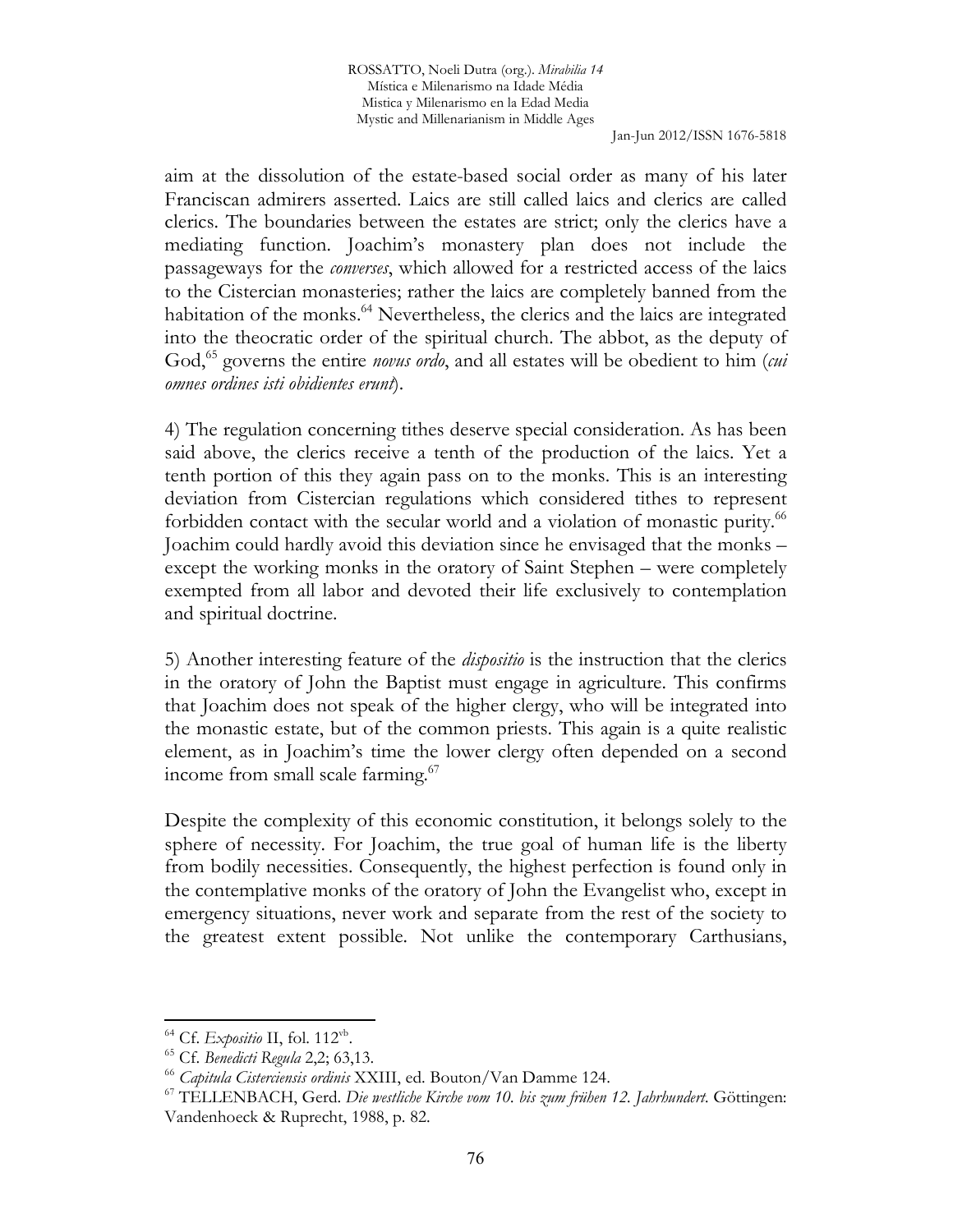Joachim's constitution tries to accomplish a seemingly paradoxical task: the integration of hermits into society.<sup>68</sup>

F) *Education*. The system of education finally reveals what the *dispositio* really is about and therefore aptly concludes my evaluation of Joachim's social and political vision. It presents us with a hierarchically structured society of knowledge, mirroring the whole course of human, which Joachim describes as the gradual divine re-education of mankind after the fall.<sup>69</sup> In the oratory of the lay people we hear explicitly only about the education of girls. All female members of the *novus ordo* are destined to ever remain in the lay estate.<sup>70</sup> Therefore, they must primarily be trained in the fear of God, just like the Israelites, the people of God in the first age of the Father. Furthermore, it may be assumed that vocational groups, based on the model of the guilds, are responsible for training in the crafts. The laics neither learn to read nor to write.<sup>71</sup> All they need to know for their salvation they will learn from the priests who descend to the lay oratory to celebrate the mass.

The boys who prove suitable for higher education attend the elementary school of the priests. In agreement with the education of the people of God in the second age of the Son, they learn about doctrine (*doctrina*). This doctrine, however, is still restricted to the teaching of the letter. Consequently, they study grammar, especially in Latin, the language of the Vulgate. Literature other than the Bible is not mentioned. If their talents allow it, the boys should learn to recite the whole Bible by heart and, thereby, prove their readiness for receiving the spiritual doctrine. This *doctrina spiritualis* is transmitted exclusively within the monastic estate and agrees with the future education of man in the coming third age of the Holy Spirit. In the oratory of Paul we find a higher school which completes the education of the contemplative monks. Again,

<sup>68</sup> Bruno of Cologne once founded the second largest chartreuse in Joachim's Calabrian home country. Even more interesting is the fact that, in 1193 and about the time when Joachim drafted the *dispositio*, the Calabrian chartreuse was integrated into the Cistercian order. In other words, there is a tangible model for the oratory of John the Evangelist. HOGG, James Lester. "Kartäuser." In: *Kulturgeschichte der Orden in Einzeldarstellungen*. Edited by Dinzelbacher, Peter and James Lester Hogg. Stuttgart: Kröner, 1997, pp. 275-296, at p. 276.

<sup>69</sup> *Praephatio super Apocalypsim* I, ed. Selge 102:16-19.

<sup>70</sup> Considering the earlier assessment that the *dispositio* may be seen as a prophetically anticipated synthesis of all contemporary religious movements, Joachim's ignorance of female monasticism is most conspicuous.

<sup>71</sup> Cf. *Liber Concordiae* V,71, fol. 100rb .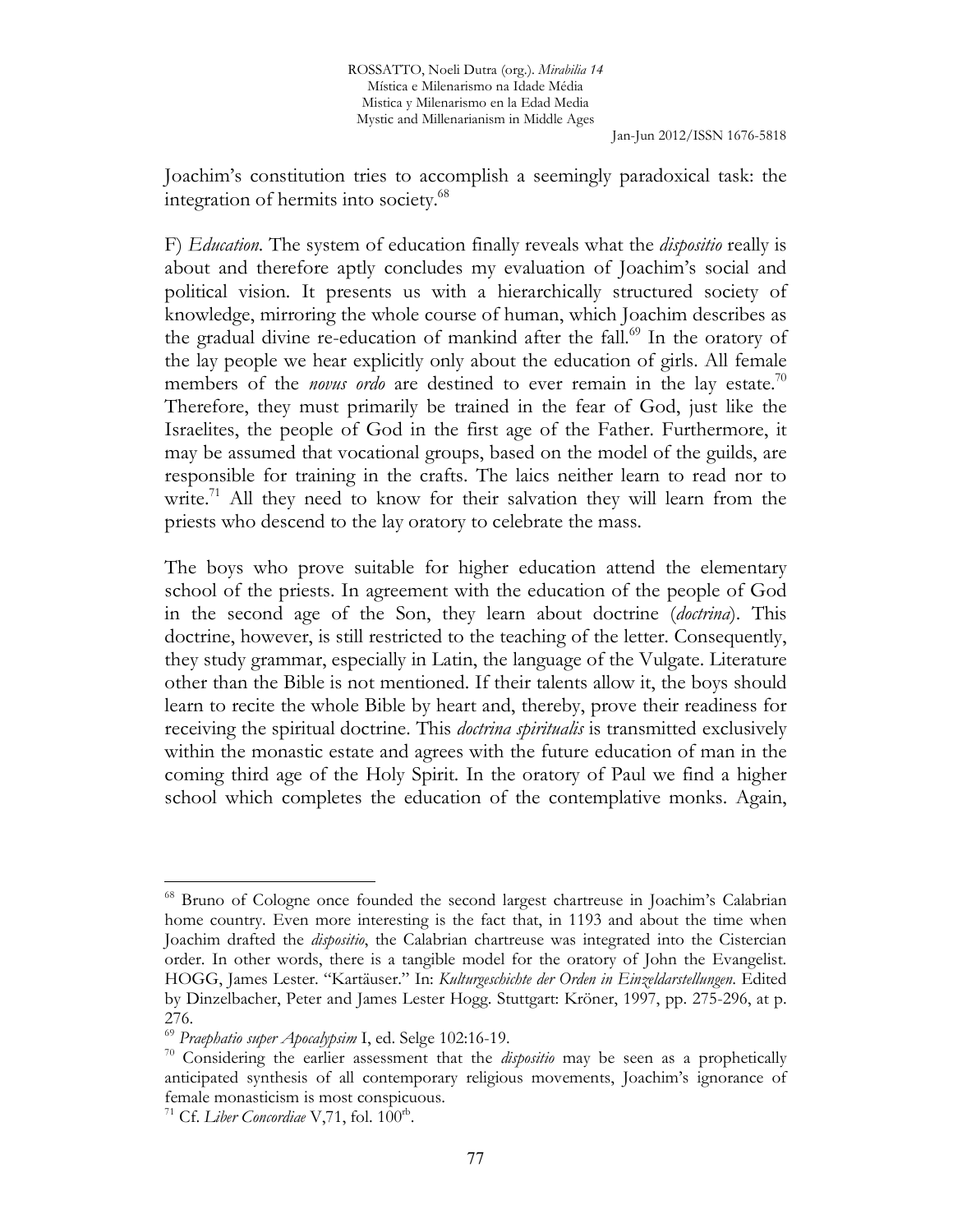this coincides with the Cistercian image of the monastery as an auditory of the Holy Spirit.<sup>72</sup>

Yet the *dispositio* may also be read the other way round, following the knowledge of how it descends through the estates of the hierarchy. The highest insight into divine reality is given to the perfect men (*viri perfecti*) in the oratory of John the Evangelist. They live like hermits in single cells and wish to continually remain in a meditative state. However, they must use their knowledge for the service of the community and therefore live in the immediate environment of the cloister. Their insights and prayers serve not only the government of the abbot but also the monks of the other oratories.

The clerics, who occasionally are allowed to enter the monastery for their spiritual enlightenment, take some of these contemplative insights with them and transmit it to the lay people when they give their sermons. In the society of knowledge that the *novus ordo* represents we find the basic forms of knowledge acquisition that Joachim had outlined in his book *Psalterium decem chordarum*. The gifted males may work their way up through the system of education and proceed from figurative representations to the letter of the Bible and, finally, to immediate spiritual understanding. The *intelligentia spiritualis*, in turn, flows down the hierarchy of knowledge and, in different degrees, serves the understanding of all three estates.

In conclusion: Despite the fact that Joachim does not challenge the estatebased order of medieval society, his prophetic constitution is full of innovations, most importantly the monastic ruling class. Moreover, in the structural principle of the constitution we may sense the spirit of modernity. In the coming age of the Spirit, the measure of knowledge given to a man will determine his rank in society. And the most progressive class will govern the others.

\*\*\*

### **Sources**

l

AUGUSTINUS OF HIPPO. *De civitate Dei*. Edited by B. Dombart and A. Kalb (= Corpus Christianorum, Series Latina, vol. 47 and 48). Turnhout: Brepols, 1955.

BENEDICT OF NURSIA. *Benedicti regula*. Edited by Rudolf Hanslik (= Corpus scriptorum ecclesiasticorum Latinorum, vol. 75). Vienna: 1960.

<sup>72</sup> DINZELBACHER, Peter and Hermann Josef Roth. "Zisterzienser." In: Dinzelbacher/Hogg 1997, pp. 348-379, at p. 375.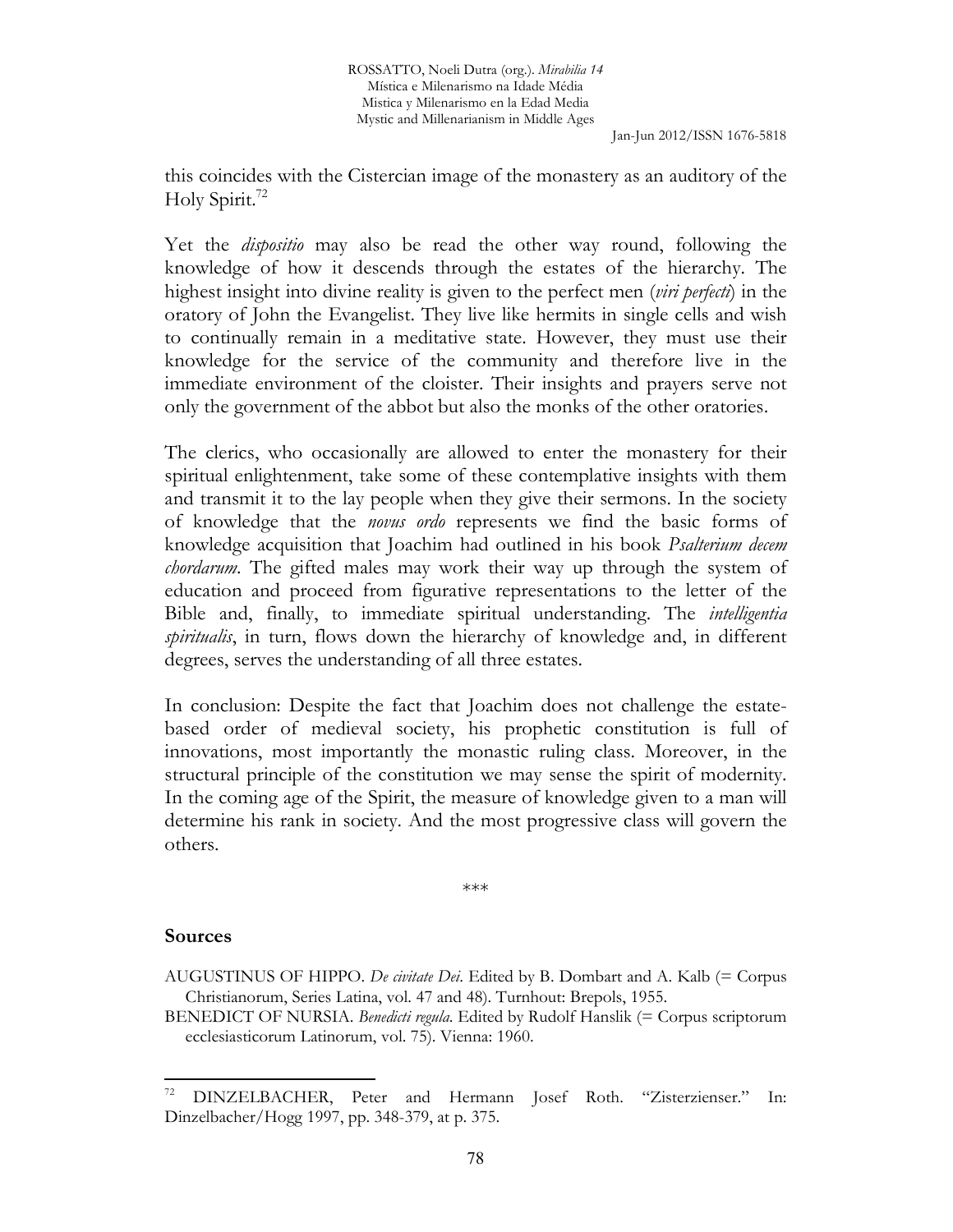- JOACHIM OF FIORE. *Enchiridion super Apocalypsim*. Edited with Notes and Introduction by Edward Kilian Burger. Toronto: Pontifical Institute of Mediaeval Studies, 1986, pp. 9-90.
- \_\_\_. *Expositio in Apocalypsim*. Venice 1527, reprint Frankfurt/Main: Minerva, 1964.
- \_\_\_. *Liber Concordiae Novi ac Veteris Testamenti*. Venice 1519, reprint Frankfurt/Main: Minerva, 1964. Books I-IV cited from the partial edition Daniel, E. Randolph. "Abbot Joachim of Fiore: Liber de Concordia Noui ac Veteris Testamenti." *Transactions of the American Philosophical Society* vol. 73 (1983), n. 8, pp. 3-435.
- \_\_\_. *Liber Figurarum. Il libro delle Figure dell'abate Gioacchino da Fiore*. Edited by Leone Tondelli, Majorie Reeves, and Beatrice Hirsch-Reich. Torino: Società editrice internazionale, 1953.
- \_\_\_. *Gioacchino Abate di Fiore*. A cura di Mariolina Bitonti. Testi scelti da Salvatore Oliverio. San Giovanni in Fiore: Edizioni Pubblisfera, 1998.
- \_\_\_. *Praephatio super Apocalypsim*. Edited by Kurt-Victor Selge. In: Selge, Kurt-Victor. "Eine Einführung Joachims von Fiore in die Johannesapokalypse." *Deutsches Archiv für Erforschung des Mittelalters* vol. 46 (1990), no. 1, pp. 85-131, at pp. 102-131.
- \_\_\_. *Psalterium Decem Chordarum*. Edited by Kurt-Victor Selge. (= Monumenta Germaniae Historica. Quellen zur Geistesgeschichte des Mittelalters, vol. 20). Hannover: Hahnsche Buchhandlung, 2009.
- \_\_\_. *Tractatus super IV evangelia*. Edited by Francesco Santi. (= Fonti per la storia dell'Italia medievale. Antiquitates 17). Roma: Istituto storico italiano per il medio evo, 2002.
- \_\_\_. *Vita Benedicti. Tractatus in expositionem vitae et regulae beati Benedicti*. Edited by Cipriano Baraut. *Analecta Sacra Tarraconensia* 24 (1951), pp. 42/10-118/86.
- VARIOUS AUTHORS. *Les plus anciens textes de Cîteaux*. Edited by Jean de la Croix Bouton and Jean Baptiste Van Damme. Achel: Abbaye Cistercienne, 1974.

#### **Bibliography**

- BUONAIUTI, Ernesto. *Gioacchino da Fiore. I tempi la vita il messagio*. Cosenza: Lionello Giordano, 1984.
- DANIEL, E. Randolph. "Apocalyptic Conversion: The Joachite Alternative to the Crusades." In: *Joachim of Fiore in Christian Thought. Essays on the Influence of the Calabrian Prophet.* Edited by Delno West. New York: Franklin, 1975, vol. 2, pp. 310-328.
- DINZELBACHER, Peter (ed*.*). *Sachwörterbuch der Mediävistik*. Stuttgart: Kröner, 1992.
- DINZELBACHER, Peter and Hermann Josef Roth. "Zisterzienser." In: *Kulturgeschichte der Orden in Einzeldarstellungen*. Edited by Dinzelbacher, Peter and James Lester Hogg. Stuttgart: Kröner, 1997, pp. 348-379.
- EBERL, Immo. *Die Zisterzienser. Geschichte eines europäischen Ordens*. Stuttgart: Thorbecke, 2002.
- GRUNDMANN, Herbert. *Neue Forschungen über Joachim von Fiore.* Münster: Simons, 1950.
- HOGG, James Lester. "Kartäuser." In: *Kulturgeschichte der Orden in Einzeldarstellungen*. Edited by Dinzelbacher, Peter and James Lester Hogg. Stuttgart: Kröner, 1997, pp. 275-296.
- KONRAD, Robert. "Das himmlische und das irdische Jerusalem im mittelalterlichen Denken." In: *Speculum Historiale. Geschichte im Spiegel von Geschichtsschreibung und Geschichtsdeutung*. Edited by Clemens Bauer et al. Freiburg and Munich: Alber, 1965, pp. 523-540.